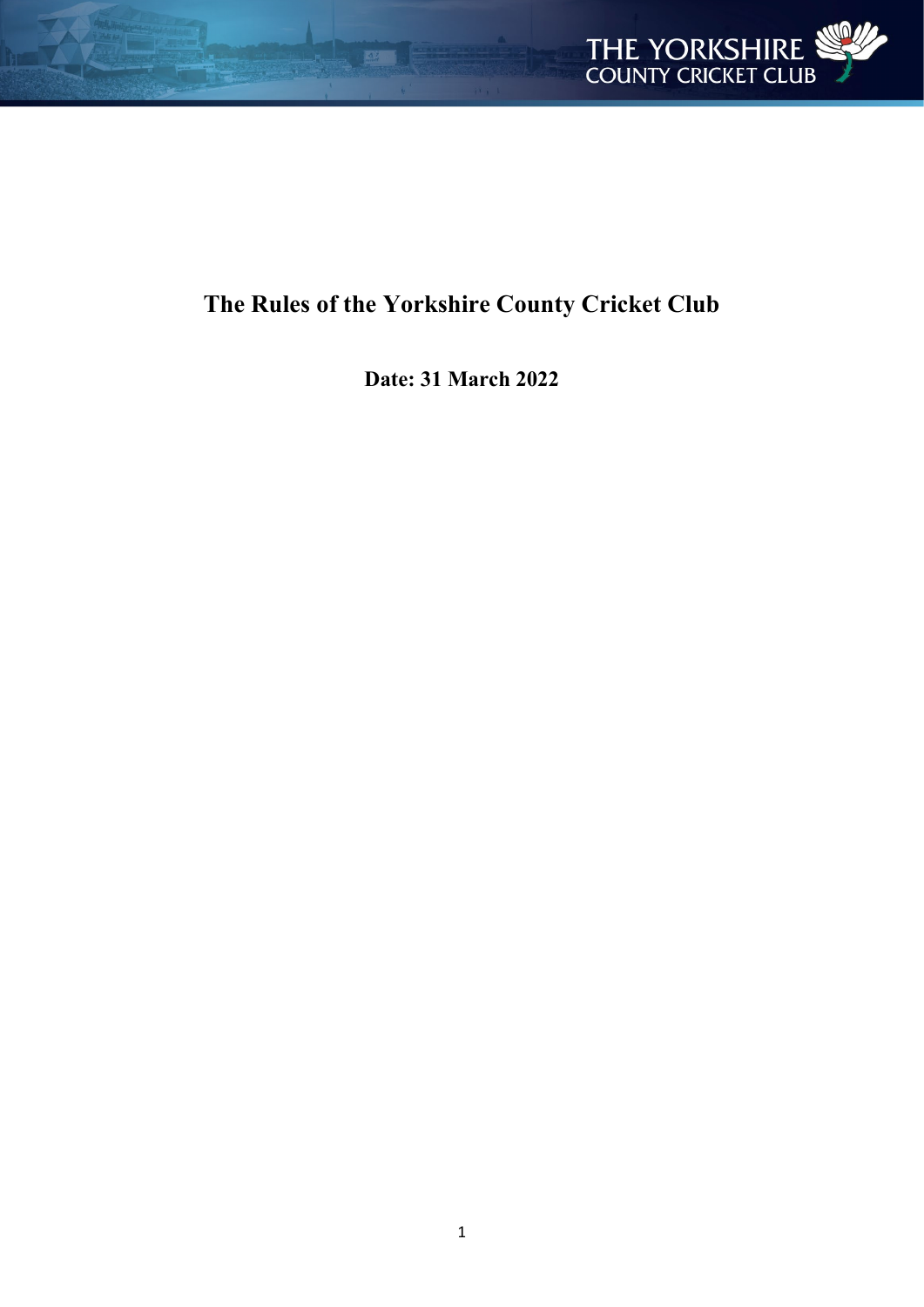

# **Contents**

| <b>Rule number</b> | <b>Description</b>                                  |  |
|--------------------|-----------------------------------------------------|--|
| 1.                 | Name                                                |  |
| 2.                 | Registration                                        |  |
| 3.                 | Registered office                                   |  |
| $\overline{4}$ .   | Objects                                             |  |
| 5.                 | Powers                                              |  |
| 6.                 | Use of name                                         |  |
| $\overline{7}$ .   | Share capital                                       |  |
| 8.                 | Membership                                          |  |
| 9.                 | Juniors                                             |  |
| 10                 | Visitors and guests                                 |  |
| 11.                | Entrance fees and subscriptions                     |  |
| 12.                | Meetings of members                                 |  |
| 13.                | Notice of general meetings                          |  |
| 14.                | Proceedings at general meetings                     |  |
| 15.                | Voting at general meetings                          |  |
| 16.                | President                                           |  |
| 17.                | Audit                                               |  |
| 18.                | Board                                               |  |
| 19.                | Election of the board                               |  |
| 20.                | Proceedings of the board                            |  |
| 21.                | Powers of the board                                 |  |
| 22.                | Register of members and board and committee members |  |
| 23.                | Inspection of books                                 |  |
| 24.                | Annual return                                       |  |
| 25.                | Publication of accounts                             |  |
| $\overline{26}$ .  | Seal                                                |  |
| 27.                | Rules                                               |  |
| 28.                | Copies of rules                                     |  |
| 29.                | Notices                                             |  |
| $\overline{30}$ .  | Indemnity                                           |  |
| 31.                | Dissolution and winding-up                          |  |
| 32.                | Assets, liabilities and indemnities                 |  |
| 33.                | Definitions and interpretation                      |  |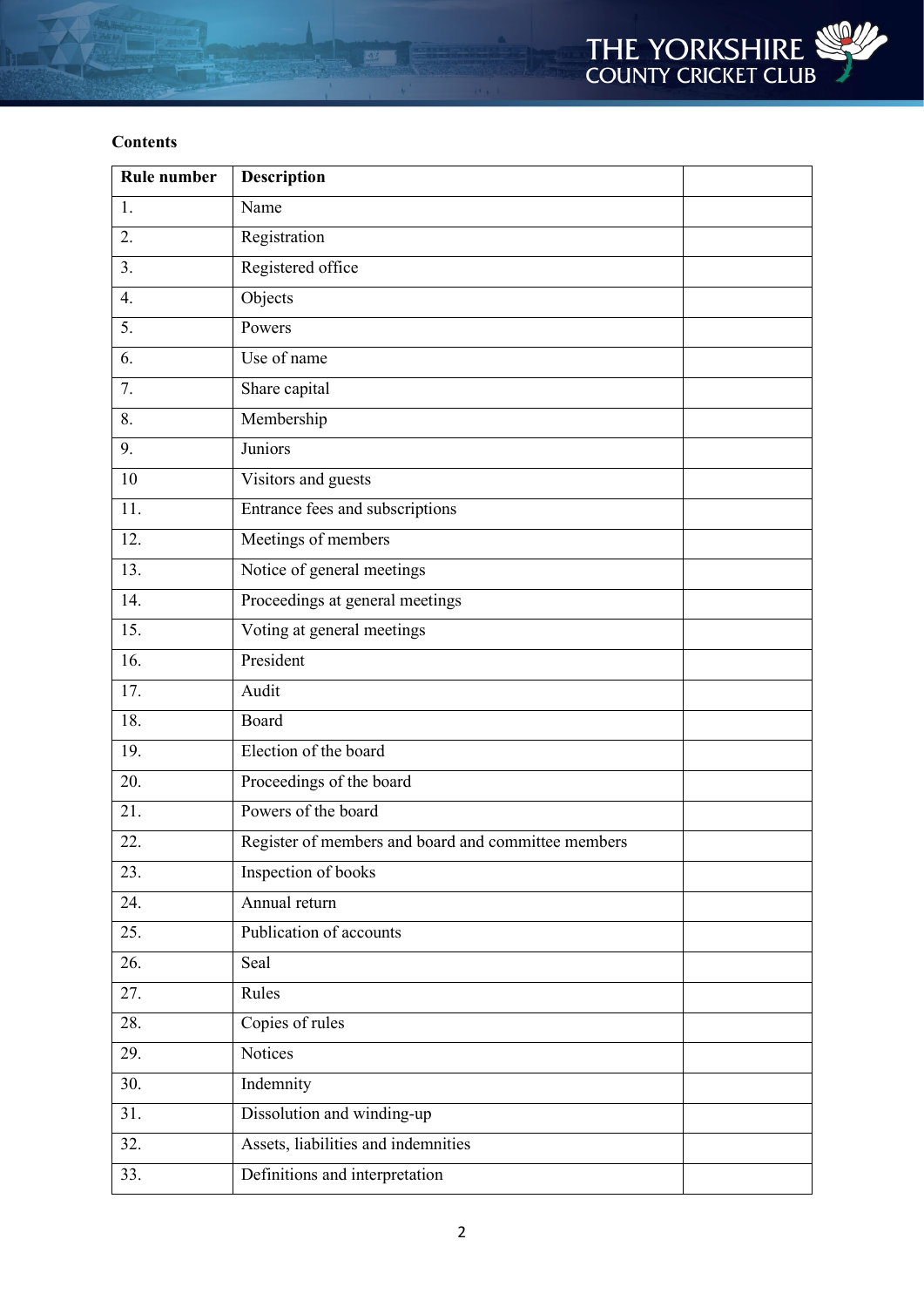

# **The Rules of The Yorkshire County Cricket Club Limited**

#### 1. **Name**

The society shall be called "The Yorkshire County Cricket Club Limited" ("The Club").

#### 2. **Registration**

2.1 The Club is a society registered under the Acts. The Club shall not be de-registered except when the authority of a resolution of the members as is required from time to time to amend the Rules generally (disregarding any special requirements as to amendments to any particular Rule) or except as provided by law.

#### 3. **Registered Office**

- 3.1 The registered office of the Club shall be at Headingley Cricket Ground, Leeds, LS6 3BU or at such other location as the Board may from time to time decide.
- 3.2 Notice of any change in the situation of the registered office shall be given to the Registrar by the Secretary within 14 days after the change.

#### 4. **Objects**

The objects of the Club shall be:

- 4.1 the promotion and furtherance of cricket in Yorkshire (which term shall in these Rules mean the City of York and the Counties of the North, East and West Ridings of Yorkshire as legally constituted prior to the coming into effect of the Teesside Order 1967);
- 4.2 the provision and maintenance of facilities for the enjoyment of international and county cricket;
- 4.3 participation each season in the county cricket championship and in such other competitions and matches as may from time to time be decided;
- 4.4 the promotion of coaching schemes to develop the cricketing skills of young players;
- 4.5 the development of wider interest in cricket by the promotion of coaching schemes for the encouragement of all players
- 4.6 the furtherance of the development of the game of cricket and the upholding of its laws and spirit; and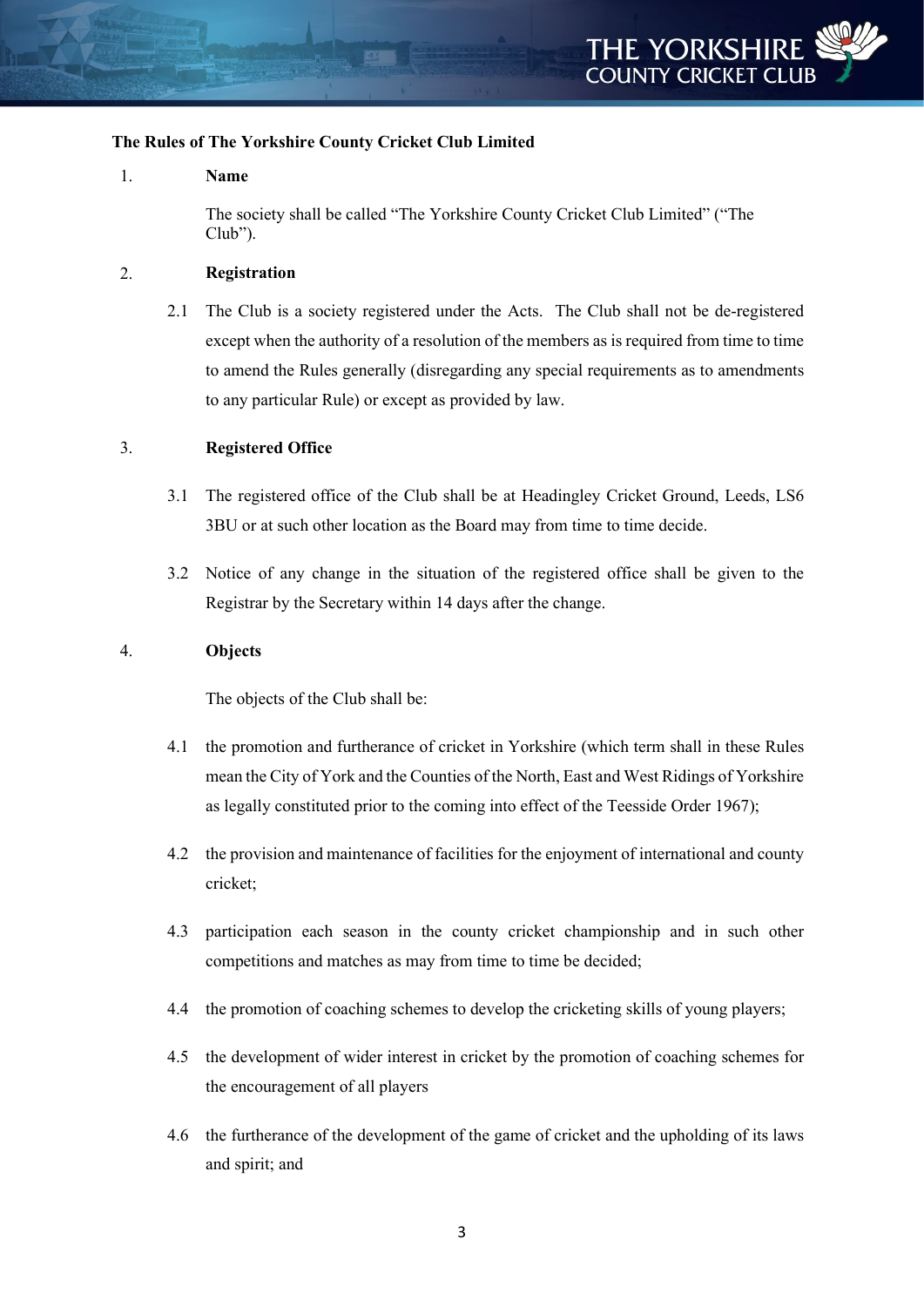4.7 The Club is a diverse and inclusive organisation and in pursuing its objects it is committed to confronting and eliminating the discrimination of age, disability, gender, gender reassignment, marriage or civil partnership, pregnancy and maternity, race, religion or belief; and adopting the ECB safe hands cricket policy for safeguarding children and vulnerable adults for all Club activities.

#### 5. **Powers**

- 5.1 In furtherance of its objects the Club shall have power to do all such things as are incidental or conducive to the objects of the Club, including (but not limited to) all or any of the following:
- 5.1.1 either directly or indirectly (including through the medium of any one or more subsidiary or subsidiaries) to employ, invest and deal with the assets and funds of the Club for the objects of the Club in such manner as shall be considered by the Board to be desirable or expedient, and to do all such other acts and things and carry on all such activities (including but not limited to, leasing, sub-leasing, releasing, renting, acquiring, altering, erecting, holding, selling, improving, developing, repairing, hiring or otherwise dealing with real and personal property of any kind) as shall be considered by the Board to be necessary, desirable or expedient for the purposes of the Club or the advancement of its interests;
- 5.1.2 to borrow or raise money by any means whatsoever for the purposes of or in connection with the Club's activities or any of them, such borrowings to bear interest as the Club considers appropriate taking into account all relevant factors, to mortgage and charge all or any of the real and personal property and assets, present or future, of the Club, and to issue at par or at a premium or discount, and for such consideration and subject to such rights, powers, privileges and conditions as may be thought fit, debentures or debenture or loan stock, either permanent or redeemable or repayable and whether secured or unsecured, or any other securities whether by way of mortgage or otherwise and whether outright or by way of security for the performance of any contracts or any debts, liabilities or obligations of the Club or any of its subsidiaries or other persons or corporations in whose business or undertaking the Club is interested, or to whom or in respect of whom the Club has given any personal covenant, guarantee or indemnity, whether directly or indirectly, and collaterally or further to secure any obligations of whatever nature or securities of the Club by a trust deed or other assurance save that the total amount outstanding from time to time in respect of any borrowed money shall not without the previous authority of the members in general meeting exceed the sum of  $\text{\pounds}43$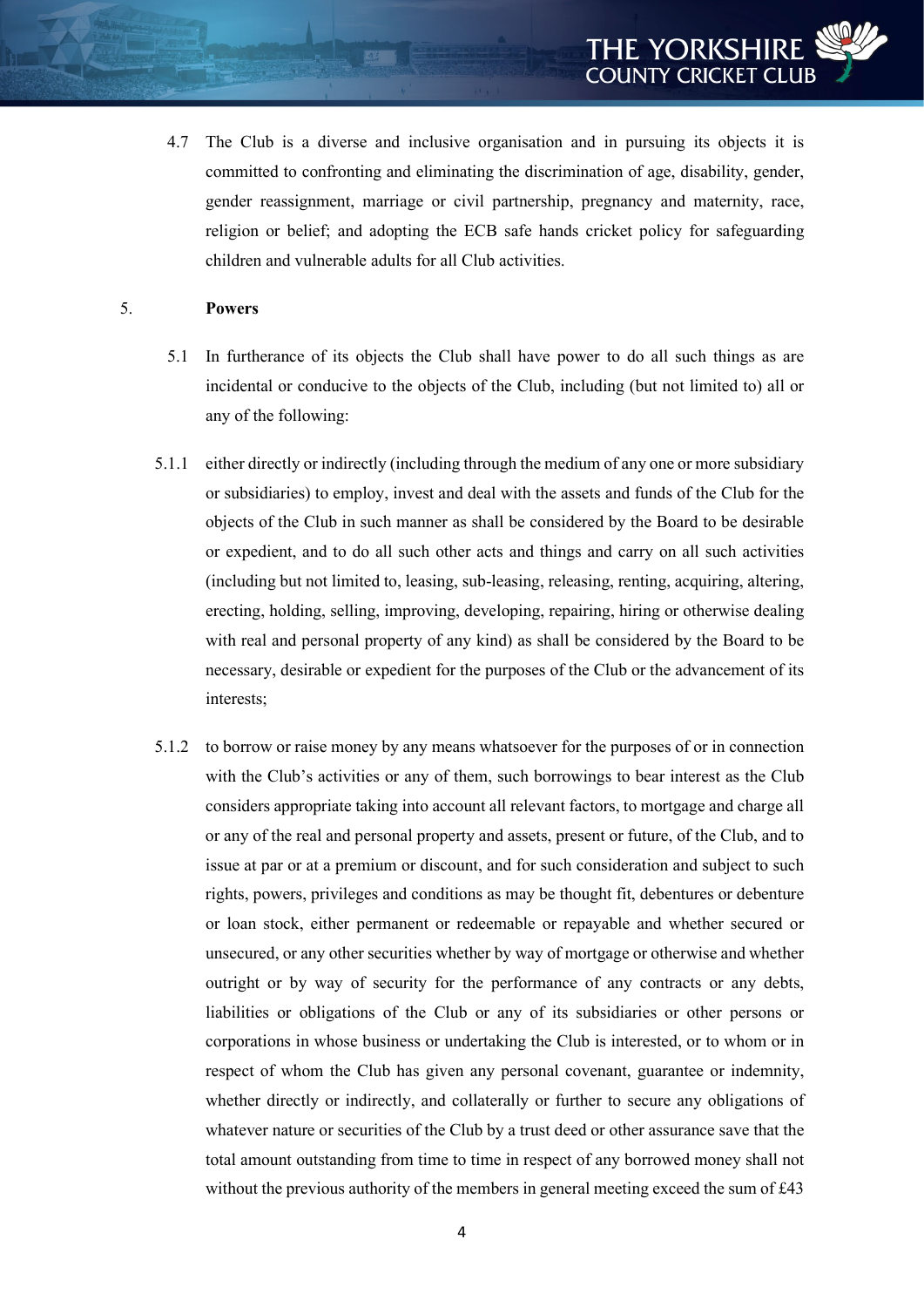

million; £18 million of this power can only be used to reduce the cost of financing of the new north-south stand;

- 5.1.3 to invest in, control, manage, finance (whether by loans, guarantees, the provision of share capital or any other method), subsidise, sub-rent, co-ordinate or otherwise assist any company (whether a subsidiary or not), any body of persons (corporate or not) and any person in which the Club has a direct or indirect actual or contingent financial interest, or with which it has or may have a common interest, and to provide on such terms as may be thought fit, administrative, technical, financial, commercial, secretarial, managerial and other services, facilities and arrangements of all kinds for any such company, person or persons whatever irrespective of their objects, business, undertaking, activities or purpose;
- 5.1.4 to apply for and hold any licences that may be required for or in connection with the activities of the Club and to provide catering and such other facilities as the Board shall consider desirable;
- 5.1.5 to promote or stage competitions and entertainments in connection with the game of cricket and any other sports and recreations;
- 5.1.6 to invite, receive and make donations for, or otherwise promote or assist in, the development or continuance of facilities for, or the prestige of, the game of cricket or any other sports or recreations;
- 5.1.7 to support (whether by direct subscription, the giving of guarantees or otherwise) any charitable, benevolent or education fund, institution or organisation, or any event or purpose of a public or general nature, the support of which will or may, in the opinion of the Board directly or indirectly benefit, or is calculated so to benefit, the Club or its activities or the activities of any company which is for the time being or has at any time been a subsidiary of the Club;
- 5.1.8 to make arrangements for the provision of pensions, insurances and other benefits to employees or ex-employees of the Club or of any subsidiary of the Club or the dependants or relatives of any such persons and to establish and maintain or concur in establishing and maintaining trusts, funds, schemes or other arrangements (whether contributory or non-contributory) with a view to providing such benefits including (but not limited to) retirement benefits and/or life assurance schemes;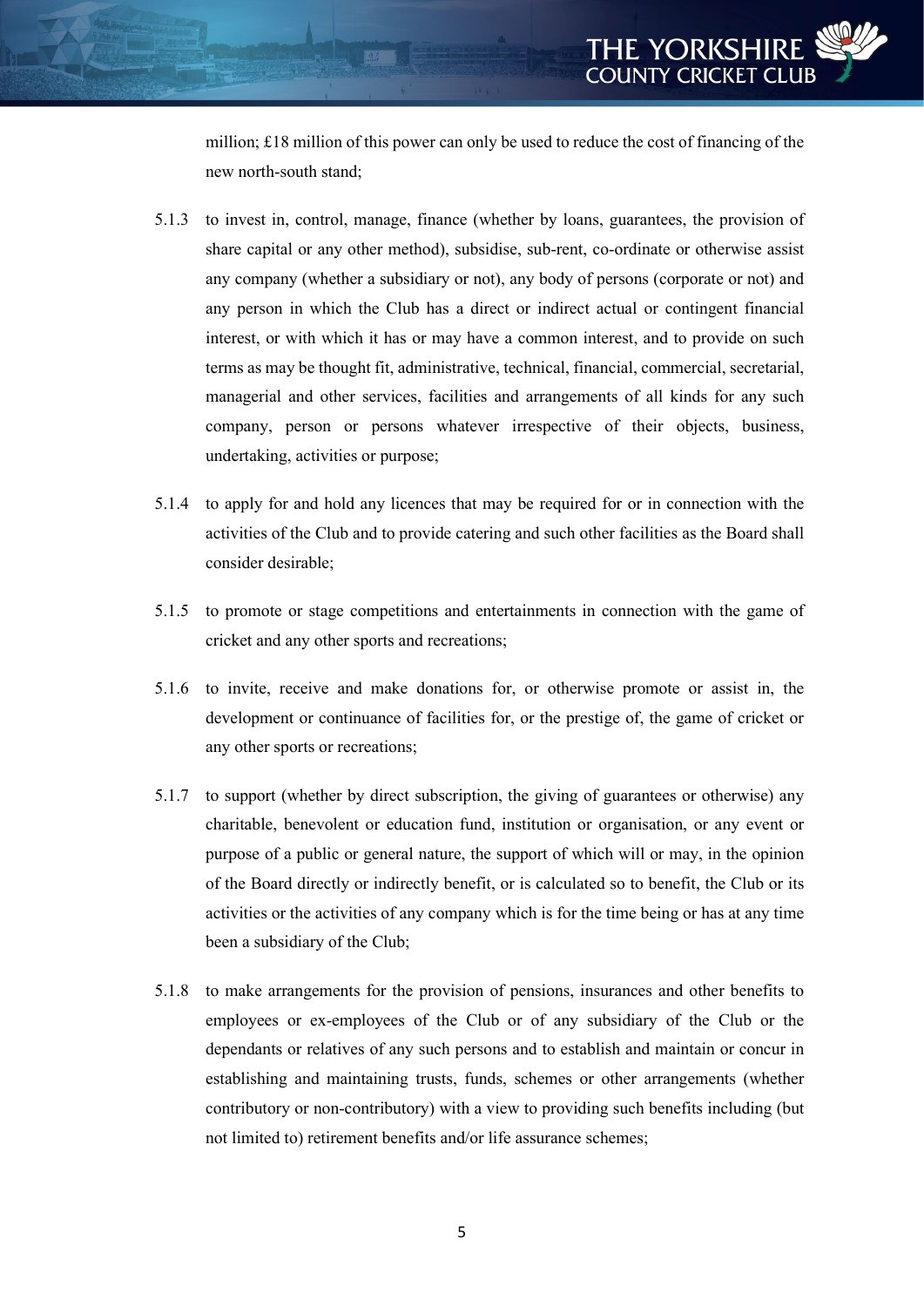- 5.1.9 to accept and grant sponsorships and franchises and to make other such arrangements as the Board in its discretion shall think fit;
- 5.1.10 within the terms of the Acts, and subject to any licences or consents required, to receive money on deposit and to pay interest thereon;
- 5.1.11 to maintain bank accounts in credit or overdrawn on such terms as the Board shall think fit including the giving of guarantees, indemnities and other securities in respect of any monetary collection or transmission systems;
- 5.1.12 to enter into contracts or arrangements of any type whatsoever and with any person, firm, company, body or organisation including (without limitation) any one or more members; and
- 5.1.13 to enter into all deeds and documents, of novation or otherwise, consequent upon, or by reference to, the incorporation of the Club or in respect of any other matter which the Board shall consider necessary or desirable.
	- 5.2 The profits of the Club shall be applied in furthering the objects of the Club.

#### 6. **Use of name**

- 6.1 The name of the Club shall:
- 6.1.1 be kept painted or affixed in a conspicuous position and in letters which are easily legible on the outside of every office or place in which the activities of the Club are carried on and shall be engraved in legible characters on its seal.
- 6.1.2 be stated in legible characters:
- 6.1.2.1 in all business letters and emails of the Club;
- 6.1.2.2 in all its official notices, advertisements and publications, electronic or otherwise;
- 6.1.2.3 in all bills of exchange, promissory notes, endorsements, cheques and orders for money or goods purporting to be signed by or on behalf of the Club; and
- 6.1.2.4 in all bills, invoices, receipts and letters of credit of the Club.
	- 6.2 Save with the authority of the Board, no member shall at any time use the name of the Club in any document or advertisement issued or published by him/her or on his/her behalf or with his/her authority in such a way as to indicate or imply that such document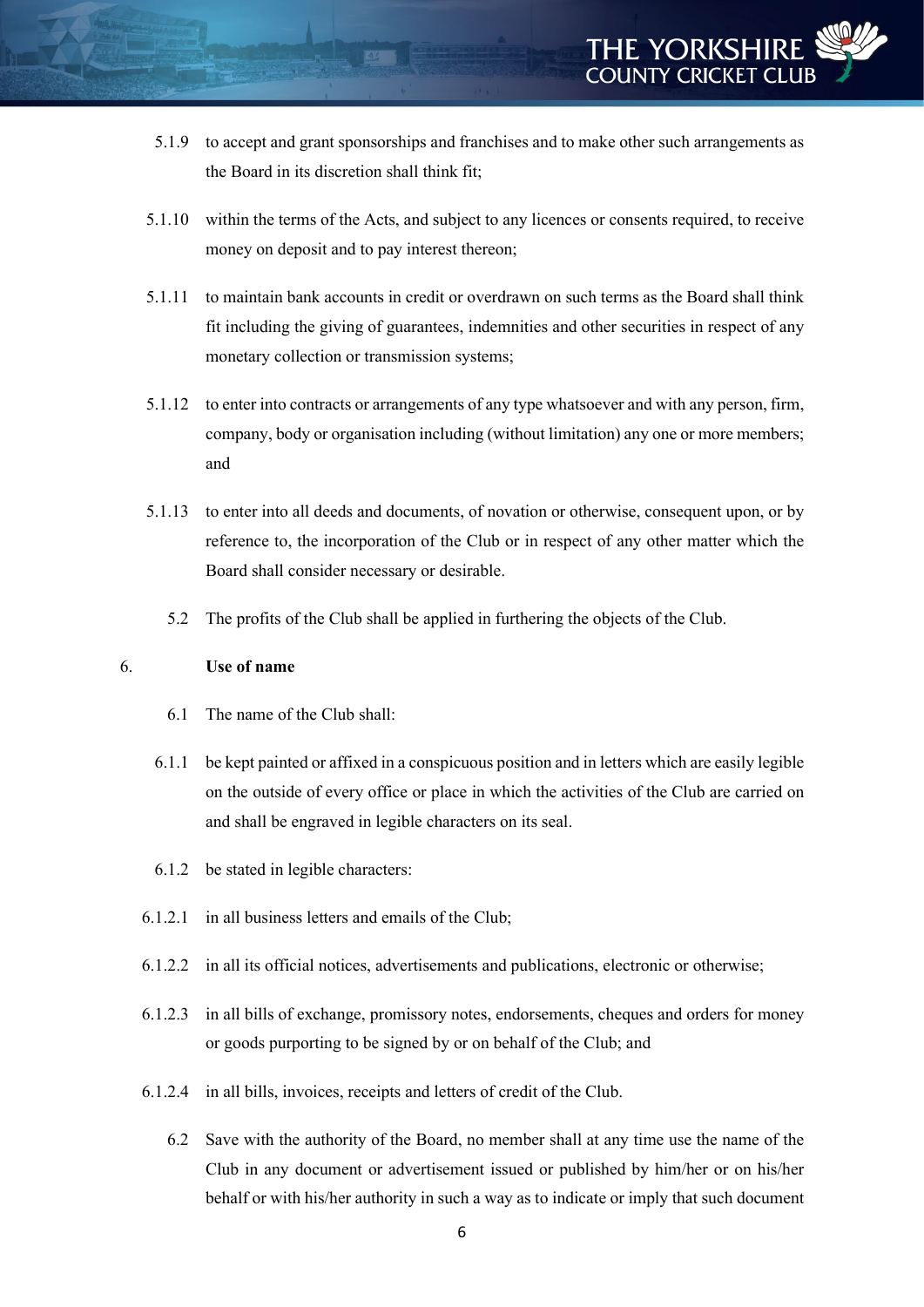or advertisement was issued by or on behalf of or with the authority of the Club or the Board.

# 7. **Share Capital**

- 7.1 The capital of the Club shall consist of shares of the value of five pence each.
- 7.2 Every member of whatever category including Honorary Life members and Vice-Presidents shall hold one share and no more in the capital of the Club. No person who is not a member shall be issued with a share.
- 7.3 Each person who becomes a member shall be allotted one share upon his/her admission and five pence out of any entrance fee or (if none) the first subscription paid by him/her shall be applied in paying up the same in full.
- 7.4 In the case of a Life member (whether honorary or paid up), any share allotted to him/her upon these Rules taking effect or upon his/her becoming such a member (as the case may be) shall be allotted credited as fully paid up by way of a capitalisation of any profits of the Club or any sum standing to the credit of the Club's reserves, and the Board shall be empowered to take all necessary steps to give effect to this Rule.
- 7.5 No share shall be transferable or withdrawable by any member and no interest, dividend or bonus shall be payable on any share. Any member transferring or attempting or purporting to transfer his/her share or any interest in that share or any rights associated with that share shall (if the Board in its absolute discretion so decides) be deemed to have resigned as a member as from such transfer or attempted or purported transfer.
- 7.6 A member shall forfeit his/her share on ceasing for whatever reason to be a member, and any amount due to him/her in respect of such share shall thereupon become the property of the Club. The forfeited share capital shall be transferred to a reserve account available for the purposes of Rule 7.4.
- 7.7 The Club shall not be required to issue a certificate to any member in respect of his/her share.

# 8. **Membership**

8.1 Categories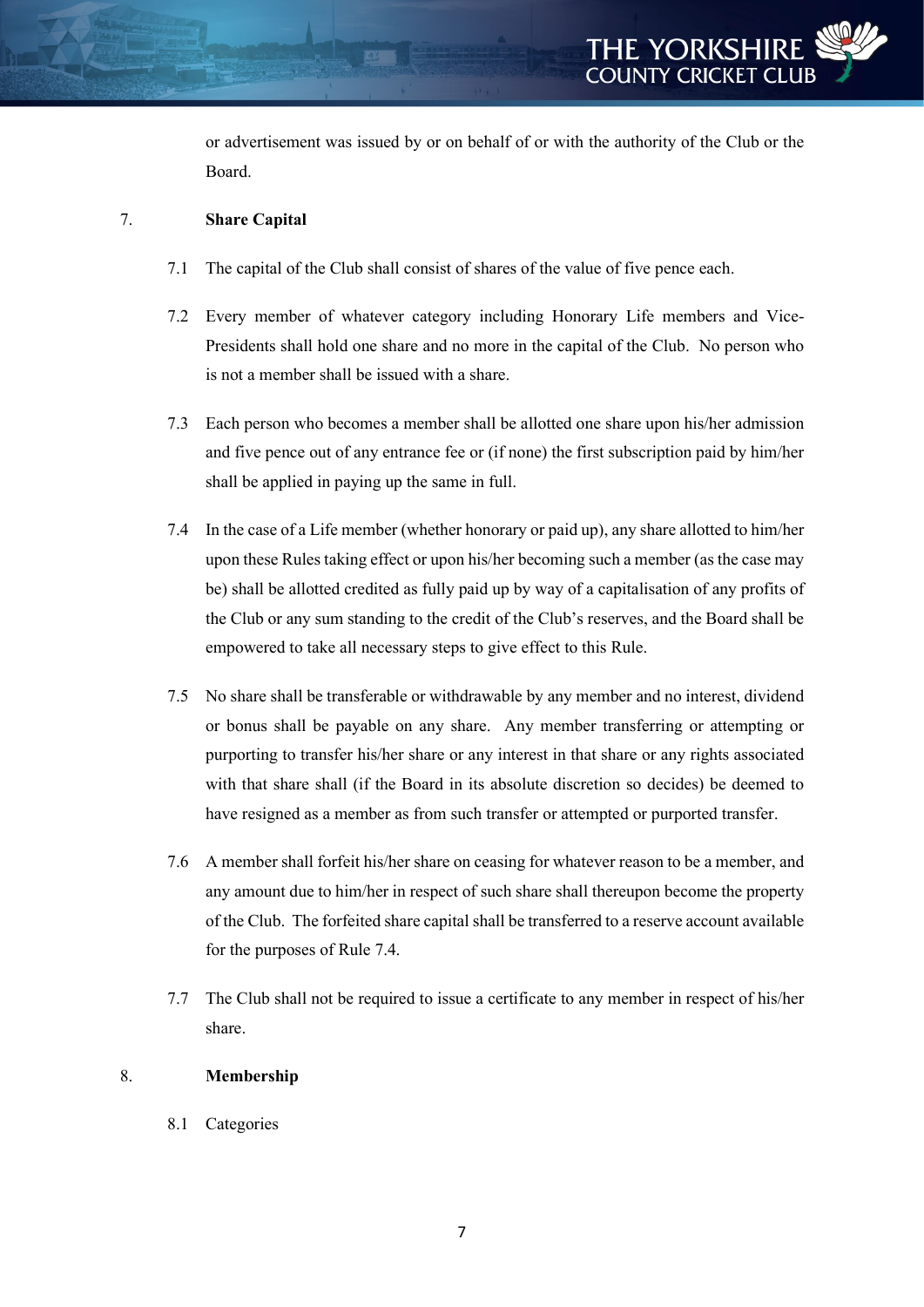The Club may offer such categories of membership with such privileges, rights and duties attaching thereto, including voting rights, as the Board may from time to time determine but always on the basis that (subject to these Rules) every voting member shall have one vote at general meetings. Details of categories with the privileges, rights and duties attaching thereto shall be posted on the Club's website each year.

8.2 Number

The Board may fix a maximum number of members in any one year either as a whole or in one or more categories.

- 8.3 Admission
- 8.3.1 The admission of members shall be vested in and under the control of the Board. No person shall be admitted to voting membership who has not attained the age of 18 years.
- 8.3.2 Applications for membership shall be submitted on the appropriate form on the Club's website or obtained from the Secretary approved for the time being by the Board and the applicant shall ensure the Club receives it with the appropriate fee in accordance with Rule 11. Applicants must state their names and addresses together with such particulars as the Board may from time to time require and, when completed, each form must be delivered to the Secretary either by posting it to the Club's office or by email together with the appropriate entrance fee (if any) and annual subscription fee for the time being payable in accordance with Rule 11. The payments may alternatively be made by internet bank transfer.
- 8.3.3 The admission of an applicant to membership of the Club shall be forthwith notified to him/her by the Club.
- 8.3.4 The Board shall have the power to declare any applicant for membership duly elected or to reject such application in its absolute discretion and the Secretary shall notify the applicant accordingly. In the case of rejection the Club shall be under no obligation to give any reason or reasons for such rejection and the entrance fee (if any) and annual subscription fee shall be returned to the applicant by post or by bank transfer at the applicant's risk.
- 8.3.5 Payment of the entrance fee (if any) and the first annual subscription fee by an applicant for membership shall be deemed to be a declaration of agreement of, and submission by,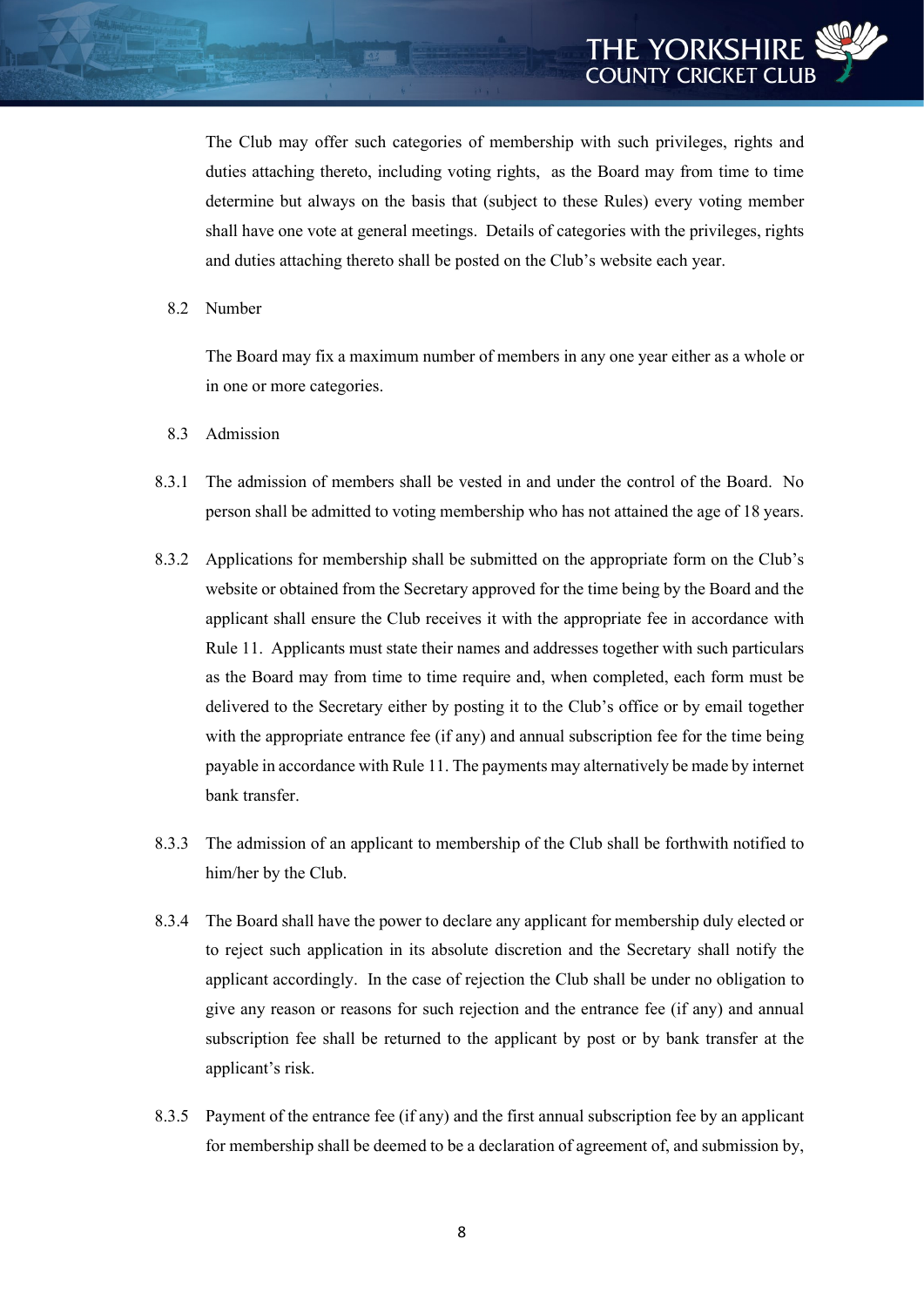the applicant (if elected to membership) to the Rules. A copy of the Rules shall be posted at all times on the Club's website.

8.4 Honorary Life Members

Honorary Life members may be elected at a general meeting on the recommendation of the Board for conspicuous service to the Club or to cricket. Any person so elected shall be an Honorary Life member for life and shall not be required to pay a subscription or entrance fee. Not more than three Honorary Life members may be elected each year.

- 8.5 Vice Presidents
- 8.5.1 The Nominations Committee may nominate as a Vice-President for election at a general meeting any person for services rendered to the Club.
- 8.5.2 Vice-Presidents shall not by virtue of that office be members of the Board nor be entitled to attend a Board meeting nor receive Board documents.
- 8.5.3 Any person so elected shall be a Vice-President for life. Vice-Presidents shall be members of the Club but shall not be required to pay a subscription or entrance fee.
	- 8.6 Misconduct of members

The Secretary or Chair shall have power to order the withdrawal from the Club's premises of any member who is in breach of any of the Ground Regulations or other regulations relating to the use of the Club's premises by members or who otherwise misconducts him/herself. Save with the consent of the Chair or the Secretary any such member(s) shall have no right of re-entry to the Club's premises before the conclusion of the meeting of the Board at which the action to be taken with regard to such members is considered pursuant to Rule 8.7 or the Board notifies such member in writing that the matter is to be taken no further.

- 8.7 Reprimand, Suspension or Expulsion
- 8.7.1 The Board shall have power to reprimand, suspend for a period not exceeding 12 months or expel any member and any members of the Board, the President, Vice President, or Honorary Life Member whether or not they are members who infringes any of these Rules or any regulations made under these Rules (including the Ground Regulations) or any other regulations relating to the use of the Club's premises or whose conduct or action, whether at the County ground or not, is, in the opinion of the Board, prejudicial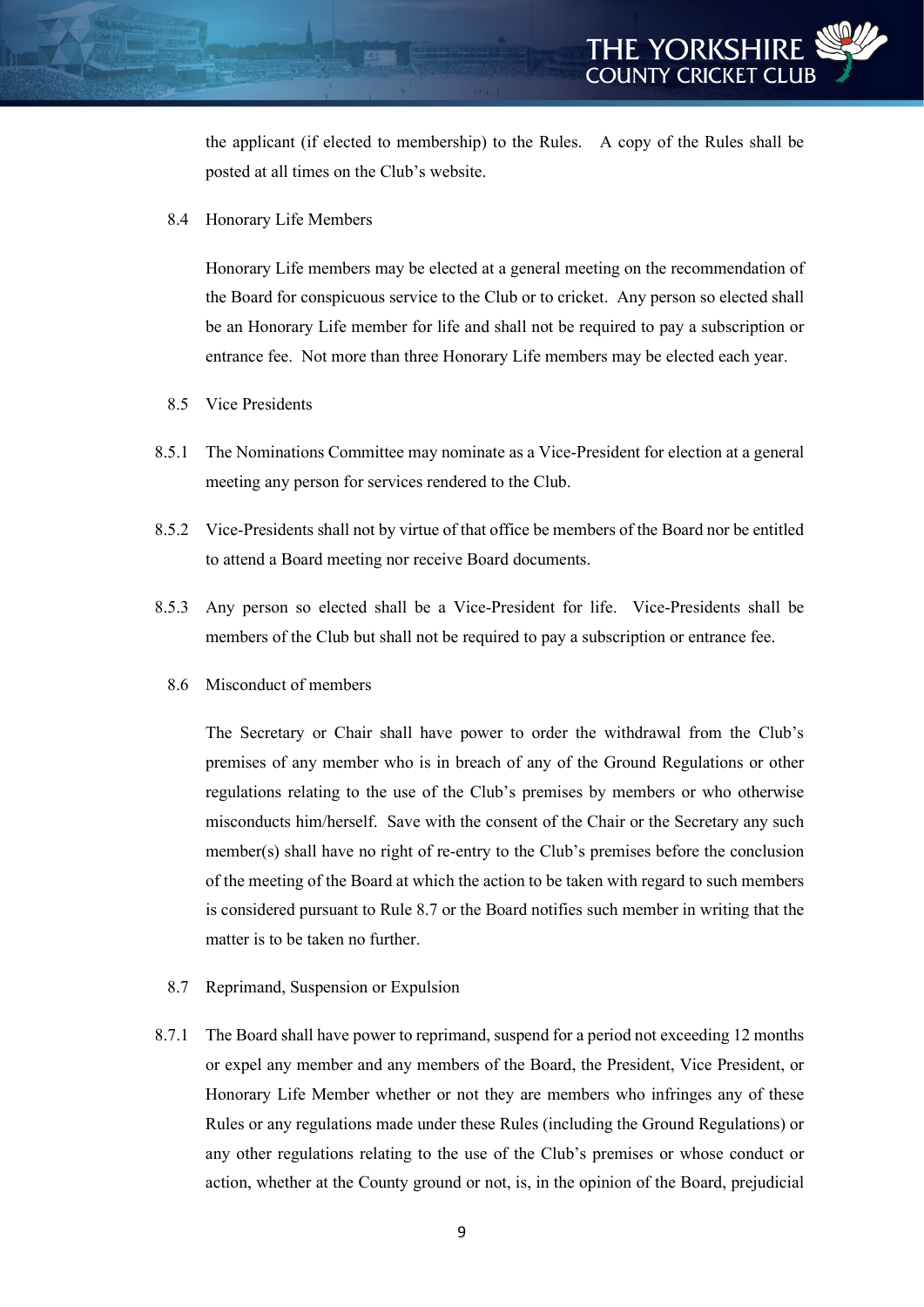to the interests of the Club or of the game of cricket or may bring the game of cricket or any cricketer or group of cricketers into disrepute or is otherwise such as to render him/her, in the opinion of the Board, unfit to be a member. Without limiting the generality of the previous sentence, if any member wilfully transfers, lends or parts with his/her membership card or ticket obtained by use of a membership card to any other person so as to enable that person or any other person to use that card or ticket then such action shall be deemed to be conduct inconsistent with the interests of the Club.

- 8.7.2 Before the Board exercises its power to reprimand, suspend or expel a member, the member concerned must be given at least 14 days' notice, in writing, of the date, time and place of the Board meeting at which the proposal to exercise that power in relation to that member is to be considered, of the nature of such proposed exercise and of the general nature of the reason for it. Any such member shall have the right to appear before and to be heard by a committee appointed by the Board for that purpose (either alone, or through or accompanied by a representative) or to explain his/her conduct in writing. Any such committee shall meet and report to the Board before the Board exercises such power and the member concerned shall be given at least 14 days' notice in writing of the date, time and place of the meeting of the committee. The decision of the Board regarding the exercise or otherwise of such power in relation to any member shall be final.
- 8.7.3 A member who is expelled thereupon forfeits all rights and privileges as a member in respect of the Club and its property and forthwith ceases to be a member. No refund shall be made to that member of any part of his entrance fee (if any) or his annual subscription.
- 8.7.4 A member who is suspended shall not during such suspension be entitled as a member to use or be on the Club's premises nor to attend any general meeting nor vote on any resolution or upon any election nor hold any office,. On suspension the Board will exercise its discretion in determining the extent to which the suspended member shall remain liable to pay his or her subscription or alternatively be reimbursed for any part of it already paid.
- 8.7.5 If a member is reprimanded, the Board shall be entitled to make public that fact and the reason(s) for such reprimand.
	- 8.8 Withdrawal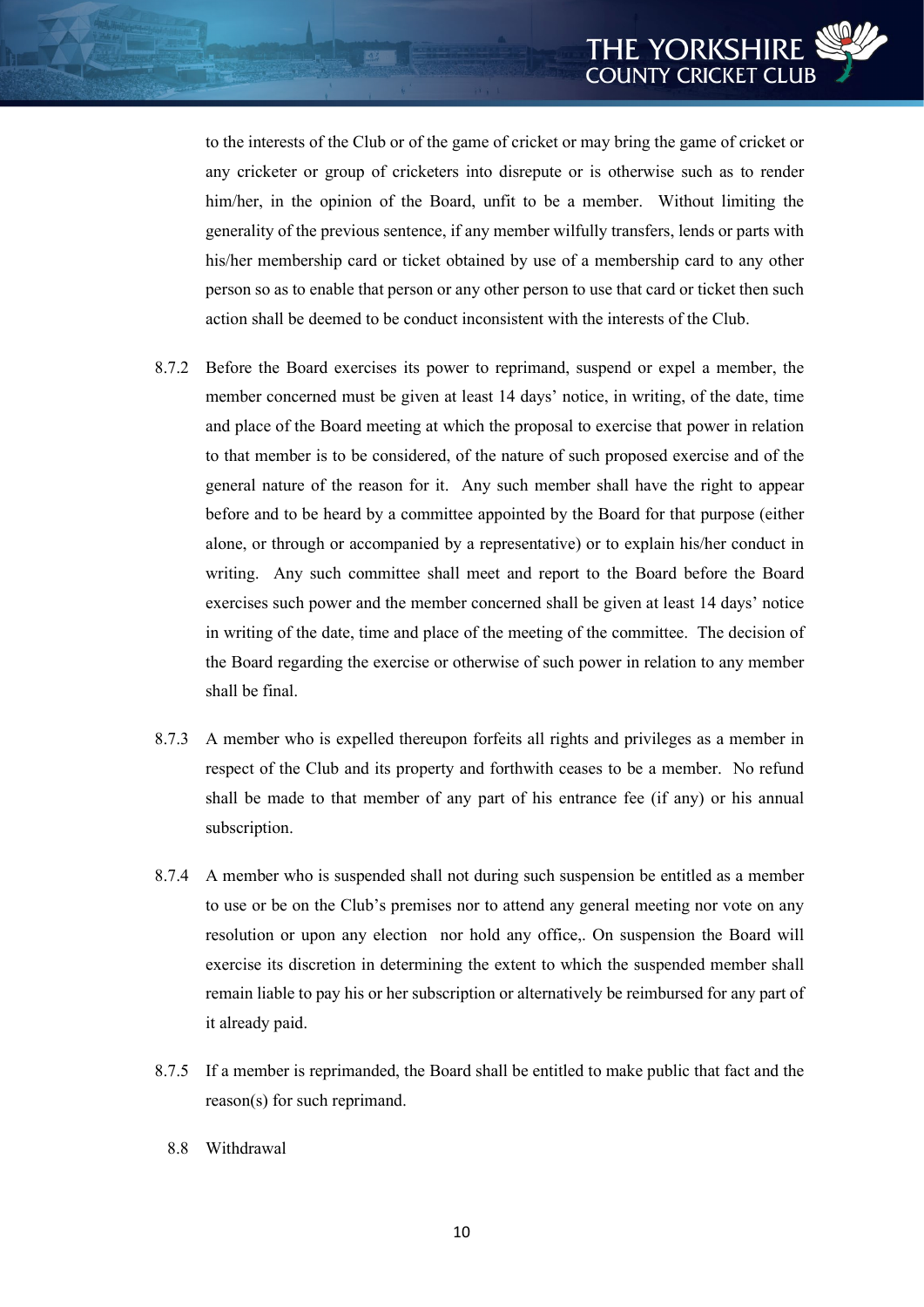- 8.8.1 Any member may at any time resign as a member by giving written or email notice to the Club at its registered office. Unless specified by the member, that notice shall take effect on the 31 December immediately following the date of its receipt by the Club, but in any event no refund shall be made of any part of the annual or other subscription, or entrance fee (if any) paid by that member.
- 8.8.2 On a member ceasing to be a member for any reason (including death) he/she shall, if otherwise entitled, cease to be entitled on a dissolution of the Club to any share or interest in any of the property or assets of the Club (otherwise than in respect of loan capital (if any) which shall be repaid in accordance with the terms of its issue) but without prejudice to any liabilities of the member existing at the date he/she ceases to be a member and subject to Section 37 of the Act.
	- 8.9 General
- 8.9.1 It is the duty of each member to notify the Club of his/her current address and of any change in such address as soon as it occurs.
- 8.9.2 If any member has any cause for complaint for any reason whatsoever he/she shall bring the same before the Members' Committee by writing to the Secretary. Under no circumstances may a member personally reprimand a servant of the Club or any other person or organisation operating with the Club's approval in or about the Club's premises or any other ground where a Club team may from time to time be playing.

#### 9. **Juniors**

- 9.1 Juniors at the discretion of the Board upon completion of the appropriate form approved for the time being by the Board and payment of the appropriate entrance fee (if any) and annual subscription (if any), be permitted to participate in such of the activities of the Club as the Board may from time to time direct.
- 9.2 The Board shall have power at any time to revoke the permission granted to any junior to participate in activities, in which event such junior shall not be entitled to a refund of all or any part of any entrance fee or subscription paid by or on behalf of him/her.
- 9.3 Juniors permitted to participate in activities as described above shall not as such be members but shall in all respects be subject to such regulations as the Board may from time to time make regarding juniors.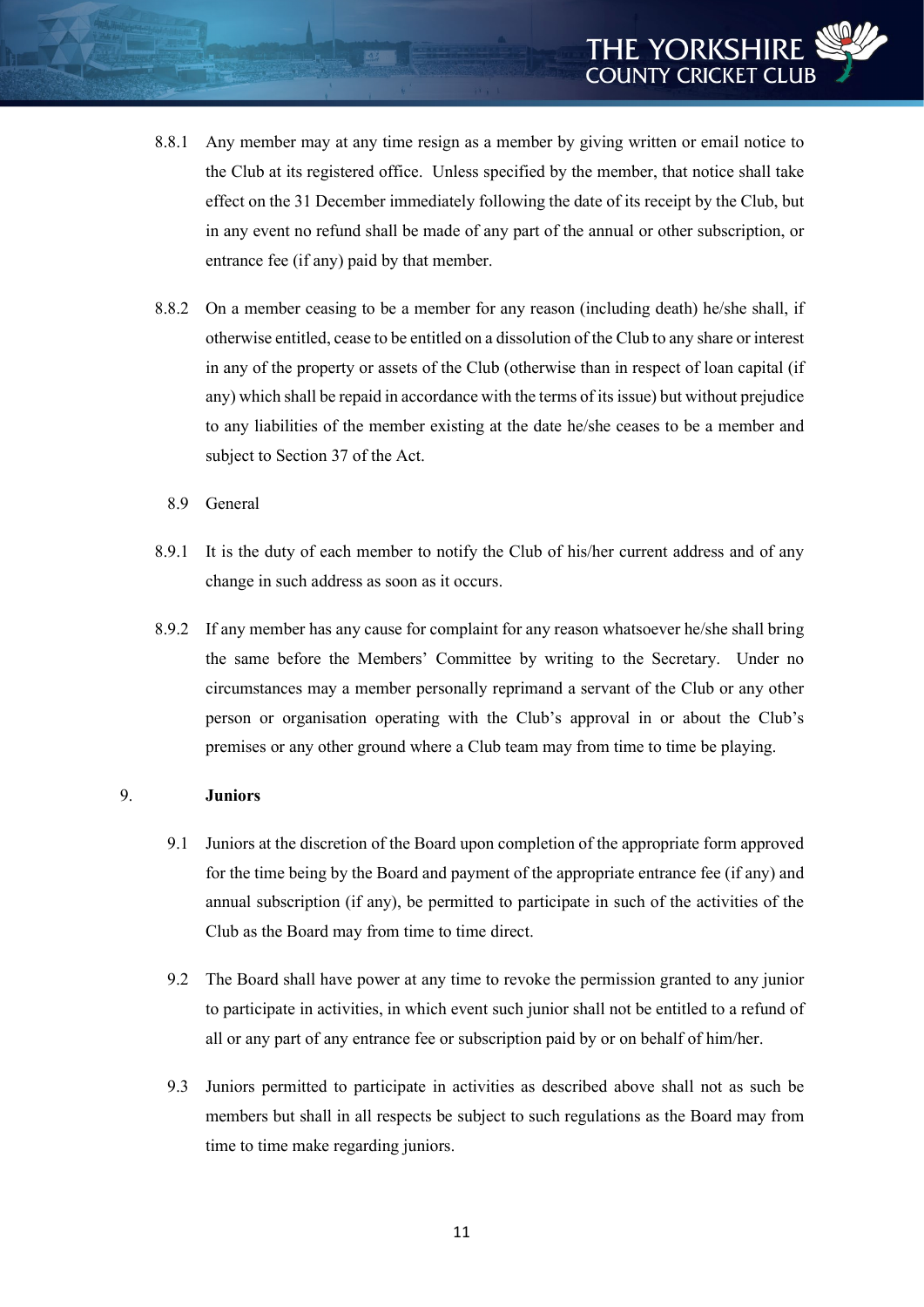9.4 Juniors may attend general meetings as observers but shall not vote or otherwise take part in the meeting.

# 10. **Visitors and guests**

The Board shall have power to make regulations for the purpose of regulating the right of members to introduce visitors and guests to the Club.

# 11. **Entrance fees and subscriptions**

- 11.1 Members and those in non-voting categories shall pay such sums by way of entrance fee and/or annual subscription as the Board shall from time to time determine. In fixing such fees and/or subscriptions the Board shall take into account the interests of the Club as a whole.
- 11.2 All subscriptions shall become due on 1 January in each year save that, in the case of new members and new juniors, entrance fees (if any) and/or subscriptions for the year current at the date of his/her admission shall be due at that time.
- 11.3 Members and juniors who give notice of resignation after 1 January in any year shall unless the Board decides otherwise remain liable to pay any unpaid subscription which became due on that 1 January.
- 11.4 Any member or junior whose subscription has not been paid before the 1 April next following the date on which it became due shall not be entitled to exercise any privilege of membership but thereafter shall be so entitled as soon as his/her subscription shall have been paid. A member or junior whose subscription shall be in arrears for more than twelve months shall be deemed to have resigned his/her membership.
- 11.5 The Club may participate in a direct debiting scheme as an originator for the purpose of collecting subscriptions for any category of membership and/or any other amounts due to the Club. In furtherance of any arrangement to this effect, the Club may enter into an indemnity required by any bank upon which direct debits are to be originated. Such an indemnity may be executed on behalf of the Club at the direction of the Board.

#### 12. **Meetings of members**

12.1 Annual General Meetings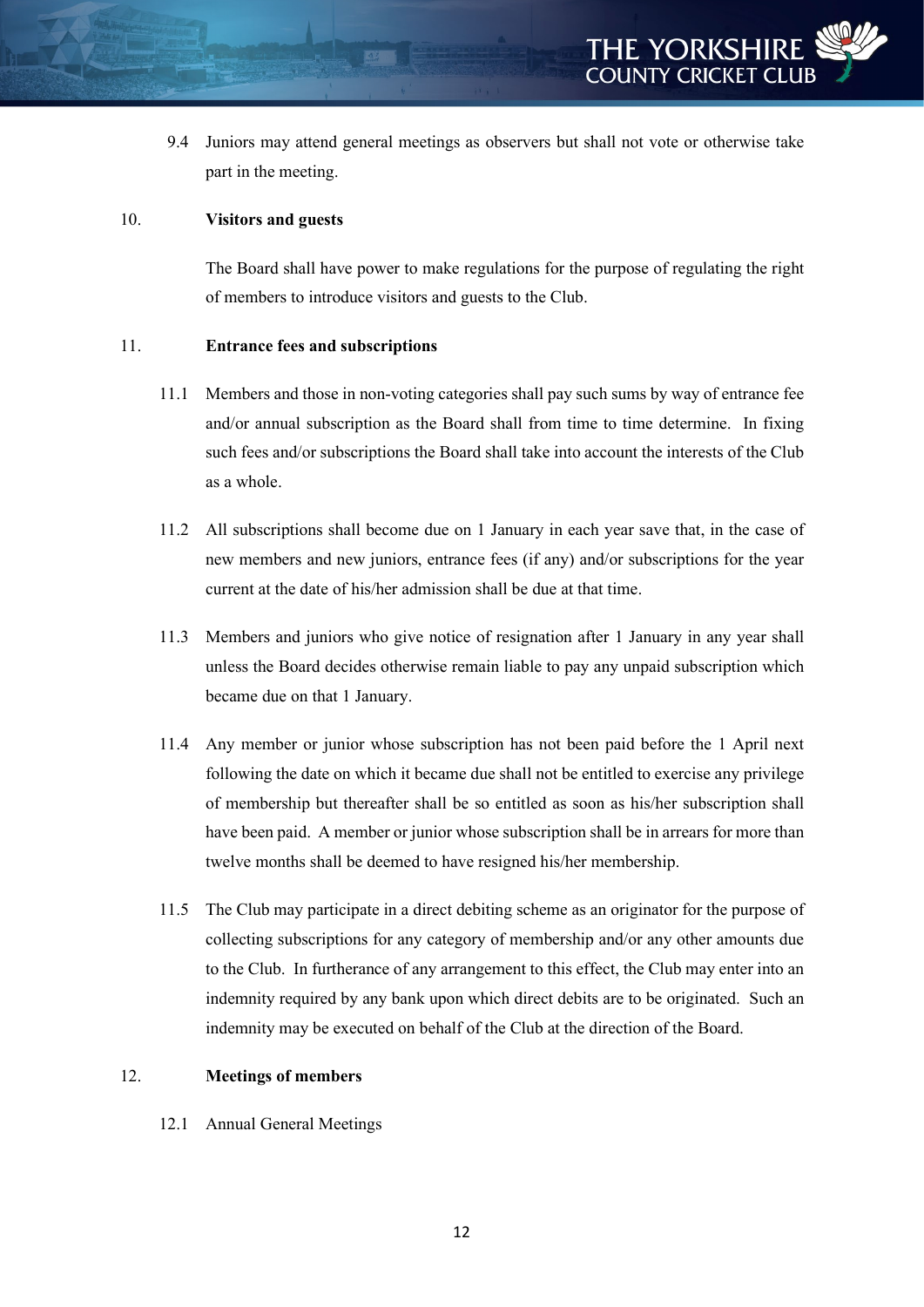- 12.1.1 Not later than 31 March in each year (save in the case of 2022, when the Annual General Meeting shall be held no later than 31 May 2022), on a date and at a venue within Yorkshire to be fixed by the Board, the Club shall hold a general meeting of members as its annual general meeting.
- 12.1.2 The business to be transacted at each annual general meeting shall include the following matters:
- 12.1.2.1 to confirm the minutes of the previous annual general meeting and of any extraordinary general meeting held since that meeting;
- 12.1.2.2 to receive and approve the accounts for the previous financial year together with the report of the Auditors thereon;
- 12.1.2.3 to receive and approve the annual report of the Board for the previous financial year;
- 12.1.2.4 to elect or re-elect the President, Vice-Presidents, Honorary Life members, the Auditors and to announce the election of Board and Members' Committee members;
- 12.1.2.5 to consider any member's resolution, notice of which has been given to the Secretary in accordance with Rule 12.1.3;
- 12.1.2.6 to consider any resolution proposed by the Board; and
- 12.1.2.7 to consider any other business relating to the affairs of the Club which any member or the Board may wish to raise but no resolution may be put to the vote of the meeting under this item;
	- 12.1.3 A member wishing to propose a members' resolution for consideration at an annual general meeting shall give notice in writing to the Secretary of such wish, and of the form and content of the resolution, not later than noon on the 31 December immediately prior to that meeting or the last Friday of the year if 31 December is on Saturday or Sunday. Such notice shall not be effective unless signed by the proposer and seconder and by 10 voting members who have been such for at least 12 months.
		- 12.2 Extraordinary General Meetings
	- 12.2.1 All general meetings of members other than annual general meetings shall be called extraordinary general meetings.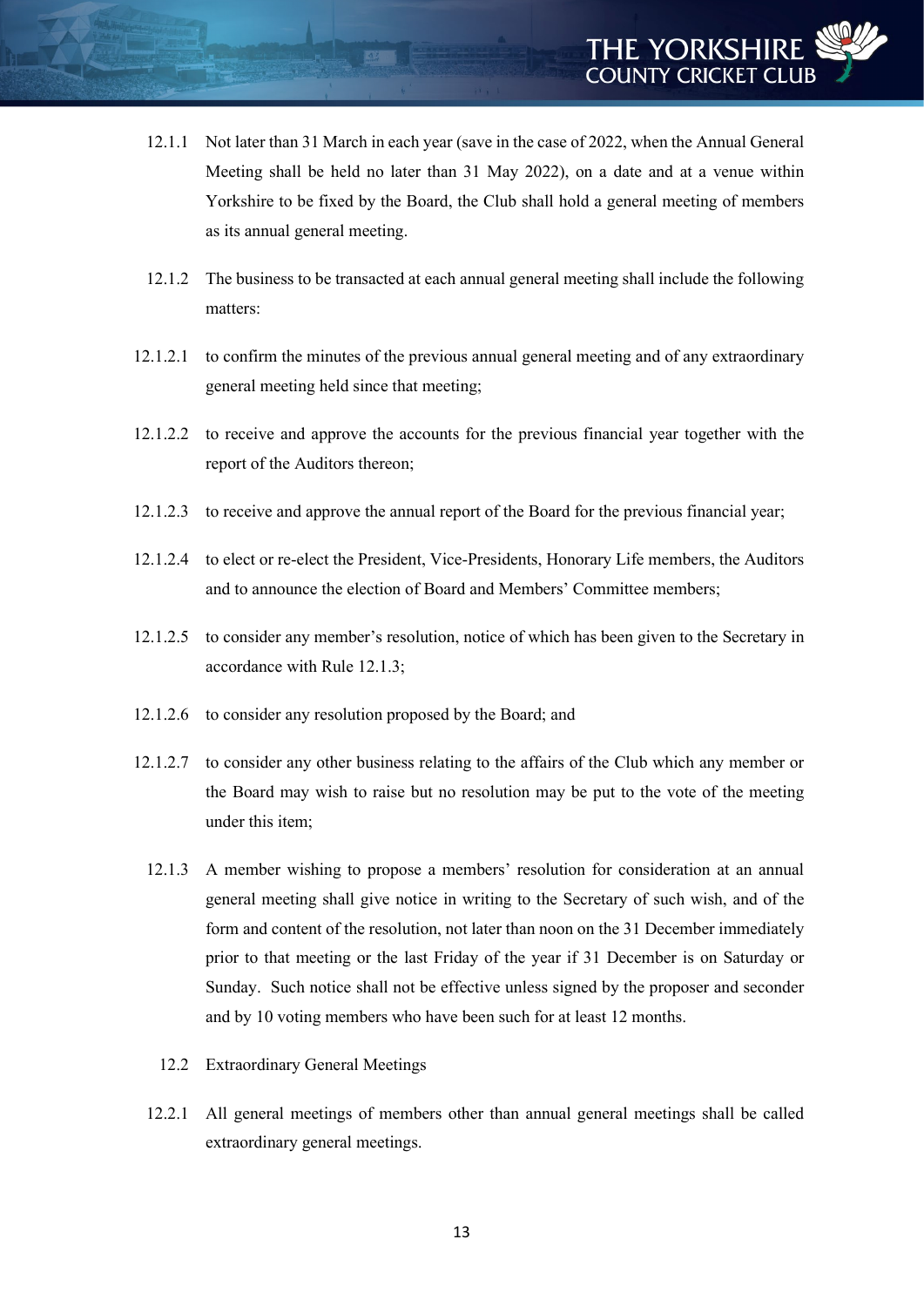- 12.2.2 The Board may convene an extraordinary general meeting at any time.
- 12.2.3 The Board must convene an extraordinary general meeting upon receipt of a members' requisition which:
- 12.2.3.1 is signed by not fewer than 400 members having at the date of receipt of the requisition a right to vote at general meetings of members;
- 12.2.3.2 specifies the business for which the meeting is to be convened and any resolution(s) to be proposed at such meeting;
- 12.2.3.3 is delivered to the Secretary at the registered office of the Club; and
- 12.2.3.4 may consist of several documents in like form each signed by one or more members.
	- 12.2.4 The Secretary shall convene an extraordinary general meeting on a date not later than forty-two days from receipt of such a requisition.

#### 13. **Notice of general meetings**

- 13.1 Each annual general meeting shall be convened by notice of not fewer than 21 clear days before the date fixed for the meeting.
- 13.2 Each notice of an annual general meeting shall:
- 13.2.1 specify the date, time and place of the meeting;
- 13.2.2 specify the meeting as an annual general meeting;
- 13.2.3 set out the agenda for the meeting including;
- 13.2.3.1 the names of nominees for election or re-election to the Board, Members' Committee, as President, Vice-Presidents, Honorary Life members and Auditors; and
- 13.2.3.2 any resolution(s) to be considered at the meeting under Rules 12.1.2.5 and 12.1.2.6;
- 13.2.4 be accompanied by the annual report of the Board and the accounts for the previous financial year and the report of the Auditors thereon. A record of the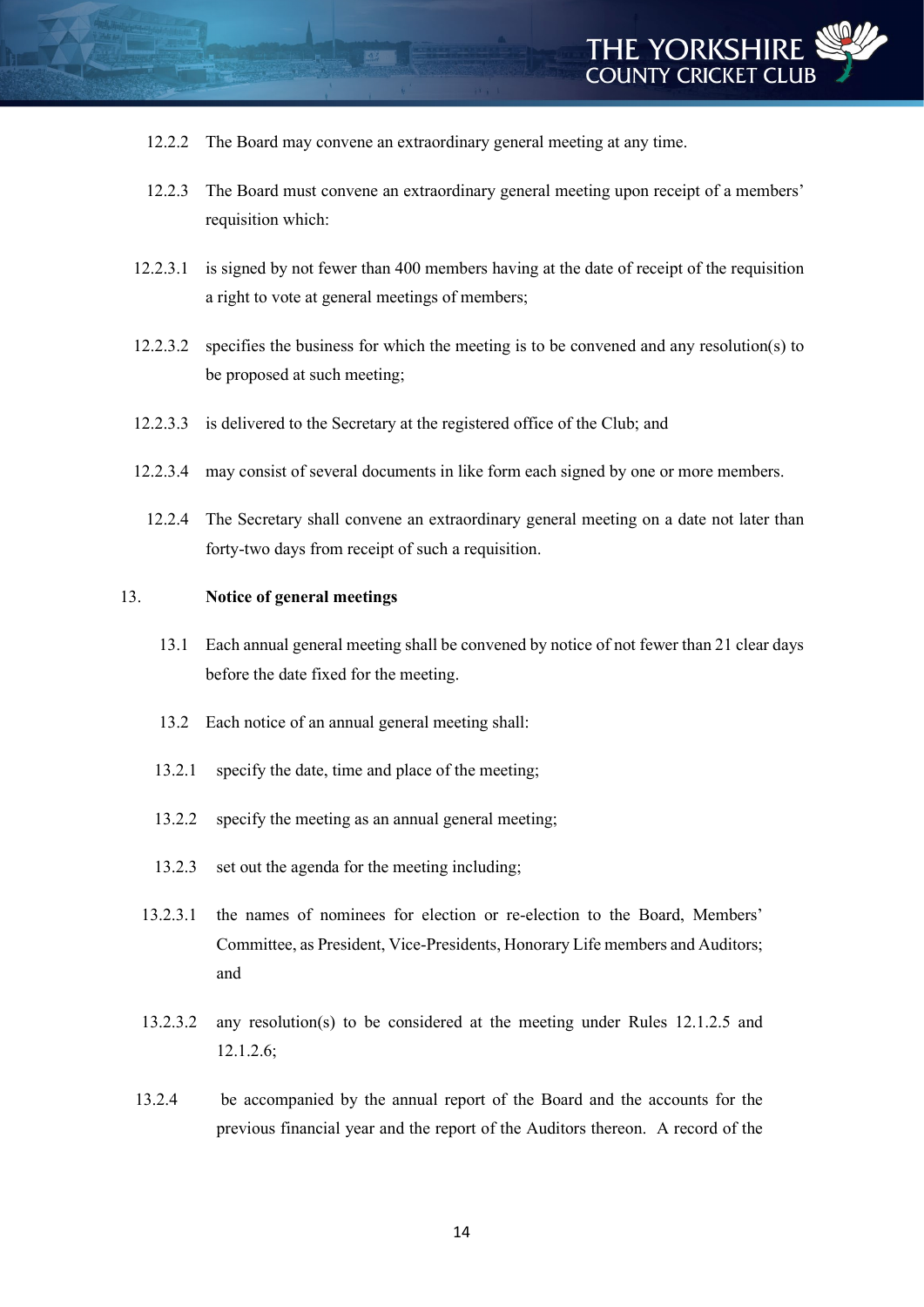attendances of each Board member at meetings of the Board and of committees since the date of the previous annual general meeting shall be included.

13.3 Any extraordinary general meeting shall be convened by notice of not less than 21 clear days before the date fixed for the meeting.

Each such notice shall:

- 13.3.1 specify the date, time and place of the meeting; and
- 13.3.2 Set out any resolution(s) to be considered at the meeting.

No business shall be brought before an extraordinary general meeting other than that specified in the notice calling that meeting.

- 13.4 All members are entitled to receive notice of every general meeting but the accidental omission to give notice of a meeting or the non-receipt of a notice of the meeting by not more than 100 persons entitled to receive it will not invalidate the proceedings at that meeting.
- 13.5 At the discretion of the Board a general meeting may be convened through a notice on the Club's website and an email to all members whose email addresses are held by the Club. Such notice shall have been deemed to have been duly served on all members entitled to receive it at 5pm on the day when the notice appears on the Club's website. In any such case any document(s) required by these Rules to accompany a notice of meeting may be handed to such persons upon their arrival at the place of meeting in question.
- 13.6 For the purposes of this Rule, twenty-one clear days excludes the day on which a notice is treated under Rule 29.2 as having been received by a member and the date of the meeting convened by such notice.

#### 14. **Proceedings at general meetings**

14.1 No business may be transacted at any general meeting unless a quorum is present at the commencement of the meeting. Save as provided below, twenty voting members present in person shall constitute a quorum. If within half an hour from the time appointed for the meeting such a quorum is not present, the meeting, if convened upon the requisition of the members, shall be dissolved; in any other case it shall stand adjourned to such other date and at such other time and place as the Chair of the meeting may determine.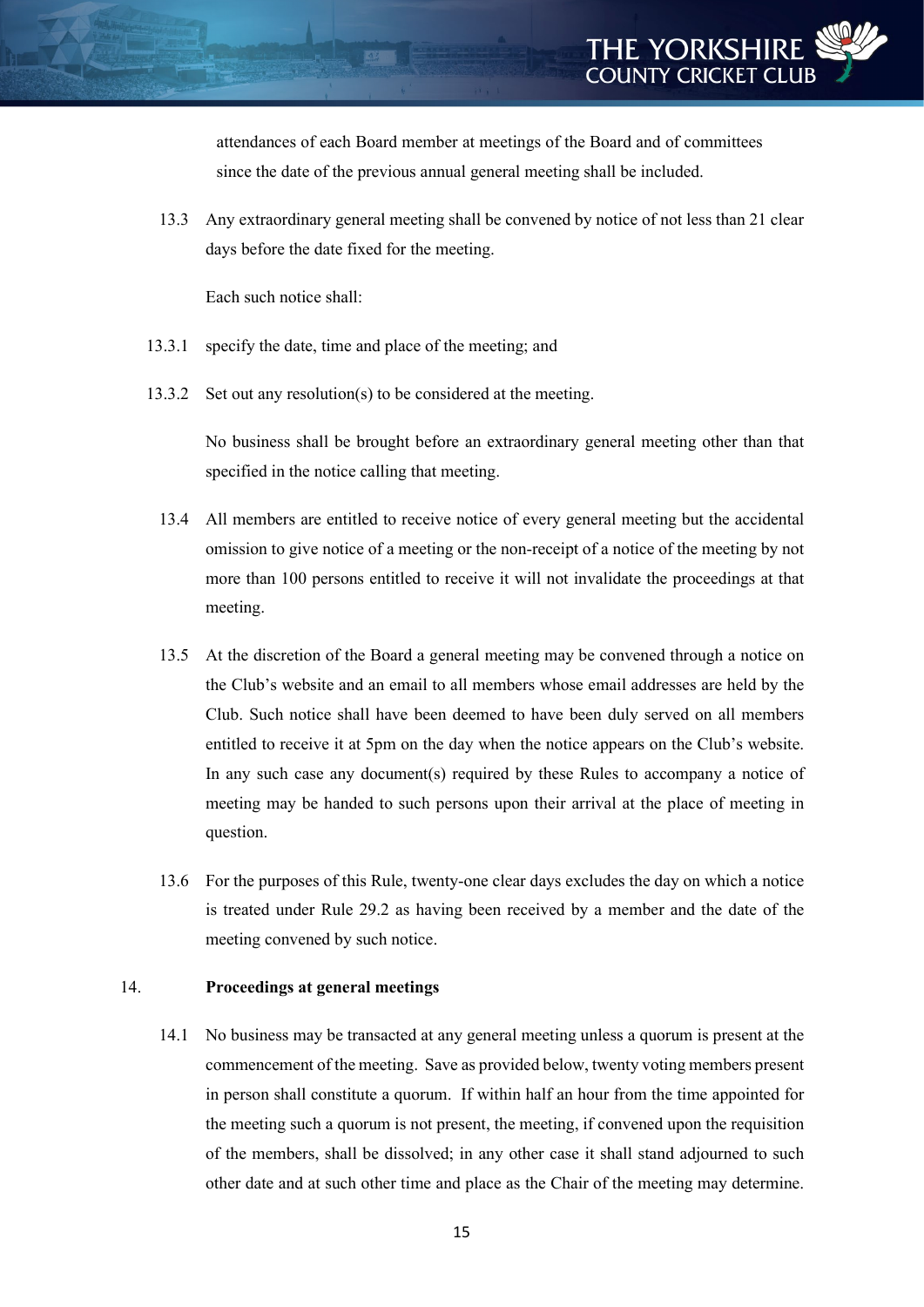If at the adjourned meeting twenty voting members are not present within fifteen minutes from the time appointed for the meeting the voting members present will constitute a quorum. Not less than seven clear days' notice of the date of any such adjourned meeting, shall be given to members.

- 14.2 The Chair for the time being of the Board shall, if willing and able to act, preside as Chair at every general meeting. If the Chair is not present within fifteen minutes after the time appointed for holding the meeting or if there is no such Chair or he/she is unwilling or unable to act, then the Deputy Chair or failing them some other member of the Board elected by the Board member(s) present shall preside as Chair of the meeting. If neither the Deputy Chair nor any other Board member is present and willing to act within fifteen minutes after the time appointed for holding the meeting, the members present and entitled to vote may elect one of their number to be Chair of the meeting..
- 14.3 The Chair of the meeting may, with the consent of that meeting (and must if so directed by the meeting), adjourn the meeting from time to time and from place to place but no business may be transacted at an adjourned meeting other than the business left unfinished at the meeting at which the adjournment took place. When a meeting is so adjourned it shall be at the discretion of the Board whether or not to give notice of the adjourned meeting as in the case of the original meeting. The provisions of this Rule are without prejudice to the provisions of Rule 15.3.2.
- 14.4 Except for representatives of the Scrutineers and persons admitted with the permission of the Chair of the meeting in question (in his/her absolute discretion), admission to any general meeting will only be permitted to members in person upon production of his/her original notice convening that meeting or where a meeting is convened by publication on the Club's website only pursuant to Rule 13.5 such other proof of identity as may be specified in such advertisement. Members may attend the meeting in person whether or not they have voted by proxy.
- 14.5 Members who have not been members for more than twelve consecutive months may attend but not vote nor propose or second a resolution at a general meeting.

# 15. **Voting at general meetings**

15.1.1 Only those members who have been members for more than twelve consecutive months shall be permitted to vote at general meetings.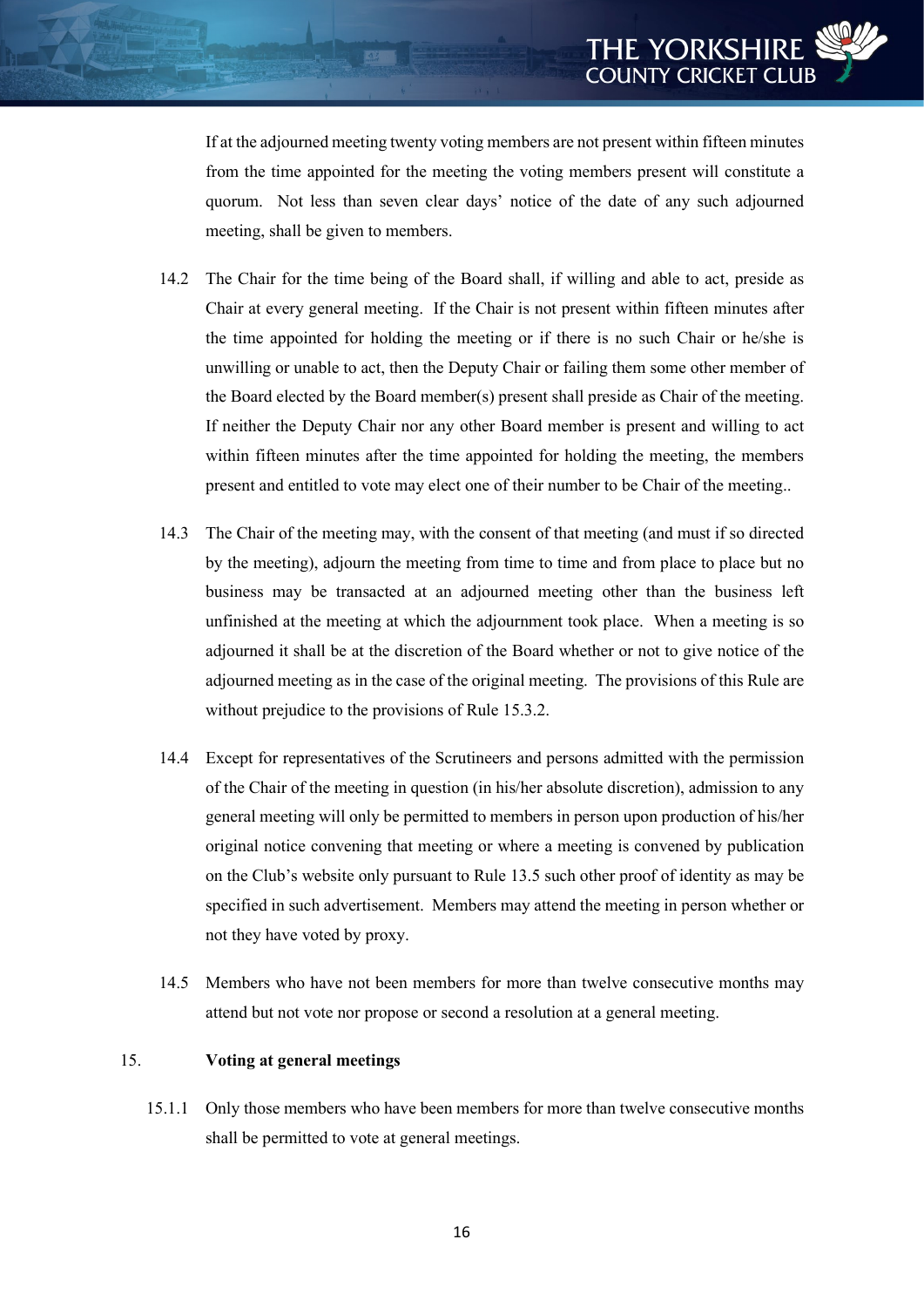

- 15.1.2 Each member shall have one vote subject to Rule 15.1.1.
	- 15.1 Majority Required
- 15.2.1 Unless otherwise provided by the Acts or in these Rules any resolution shall, in order to be passed, require in favour of the resolution a majority of the votes cast by members who (being entitled to do so) vote.
- 15.2.2 A special resolution is a resolution which requires a majority of not less than two-thirds of such members as (being entitled to do so) vote in person or by proxy at a general meeting of which a notice, specifying the intention to propose the resolution as a special resolution, has been duly given in accordance with these Rules.
	- 15.3 Voting
- 15.3.1 Any resolution which is put to the vote at a general meeting and every election, shall be decided on a show of hands unless a poll is (either before or on the declaration of the result of a show of hands) demanded either by:
- 15.3.1.1 the Chair of the meeting; or
- 15.3.1.2 at least three members present in person or by proxy.
	- 15.3.2 if a poll is so demanded it shall be taken immediately unless in any particular case the Chair of the meeting directs that it shall be held later in, or at the end of, the meeting in which event the poll shall be held in accordance with that direction. The Chair of the meeting shall determine the method by which the poll shall be held.
	- 15.3.3 The holding of, or demand for, a poll shall not prevent the continuance of a meeting for the transaction of business other than that for which the poll was held or demanded.
	- 15.3.4 On a poll votes may be cast personally or by proxy. On a show of hands votes may only be cast personally.
	- 15.3.5 A demand for a poll may, before the poll is taken, be withdrawn, but only with the consent of the Chair of the meeting and a demand so withdrawn shall not be taken to have invalidated the result of a show of hands declared before the demand was made. If a poll is demanded before the declaration of the result of the show of hands and the demand is duly withdrawn, the meeting shall continue as if the demand had not been made.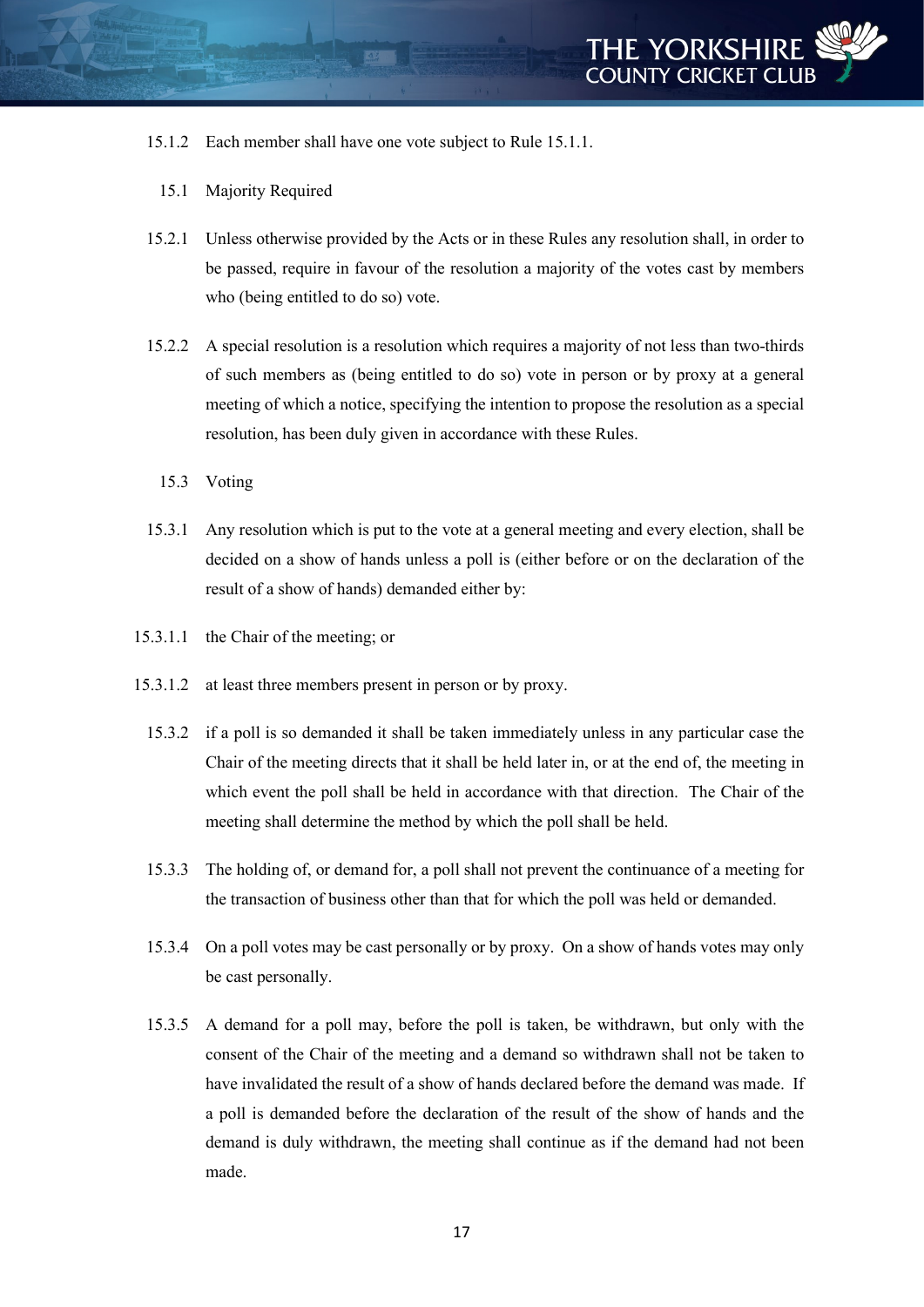- 15.3.6 The counting of votes on a poll shall be carried out under the direction of the Scrutineers.
- 15.3.7 As soon as reasonably practicable following each poll, the Scrutineers shall certify in writing to the Chair of the meeting in question:
- 15.3.7.1 the total number of votes cast in favour of the relevant resolution (if any);
- 15.3.7.2 the total number of votes cast against such resolution (if any);
- 15.3.7.3 in the case of a resolution which, under the Rules, requires to be passed by more than a simple majority, the proportion of the total number of votes cast in favour (if any;
- 15.3.7.4 the total number of votes cast for each candidate at an election (if any); and
- 15.3.7.5 the total number of invalid forms of proxy or spoilt voting forms (if any) (each of which shall be excluded from the calculation of votes cast).
	- 15.4 Declaration by Chair of the Meeting

A declaration by the Chair of a general meeting to the effect that on a show of hands a particular resolution has been passed (or not) or passed by a particular majority (or not) shall, subject to the Acts, be final and binding on all members.

15.5 Casting Vote of the Chair of the Meeting

In the event of an equality of votes at a general meeting (whether on a show of hands or on a poll), the Chair of the meeting shall be entitled to a second or casting vote.

15.6 Proxy Voting

Voting by proxy shall be carried out in the following manner:

- 15.6.1 a proxy must be a member of the Club entitled to attend and vote at a general meeting;
- 15.6.2. the instrument appointing a proxy shall be in the form to be determined and supplied by the Board and duly signed by the member or in the case of a club by the Secretary or other authorised official.
- 15.6.3 the instrument shall also specify the resolutions for consideration at the general meeting and provide a space for the member to indicate his/her support for or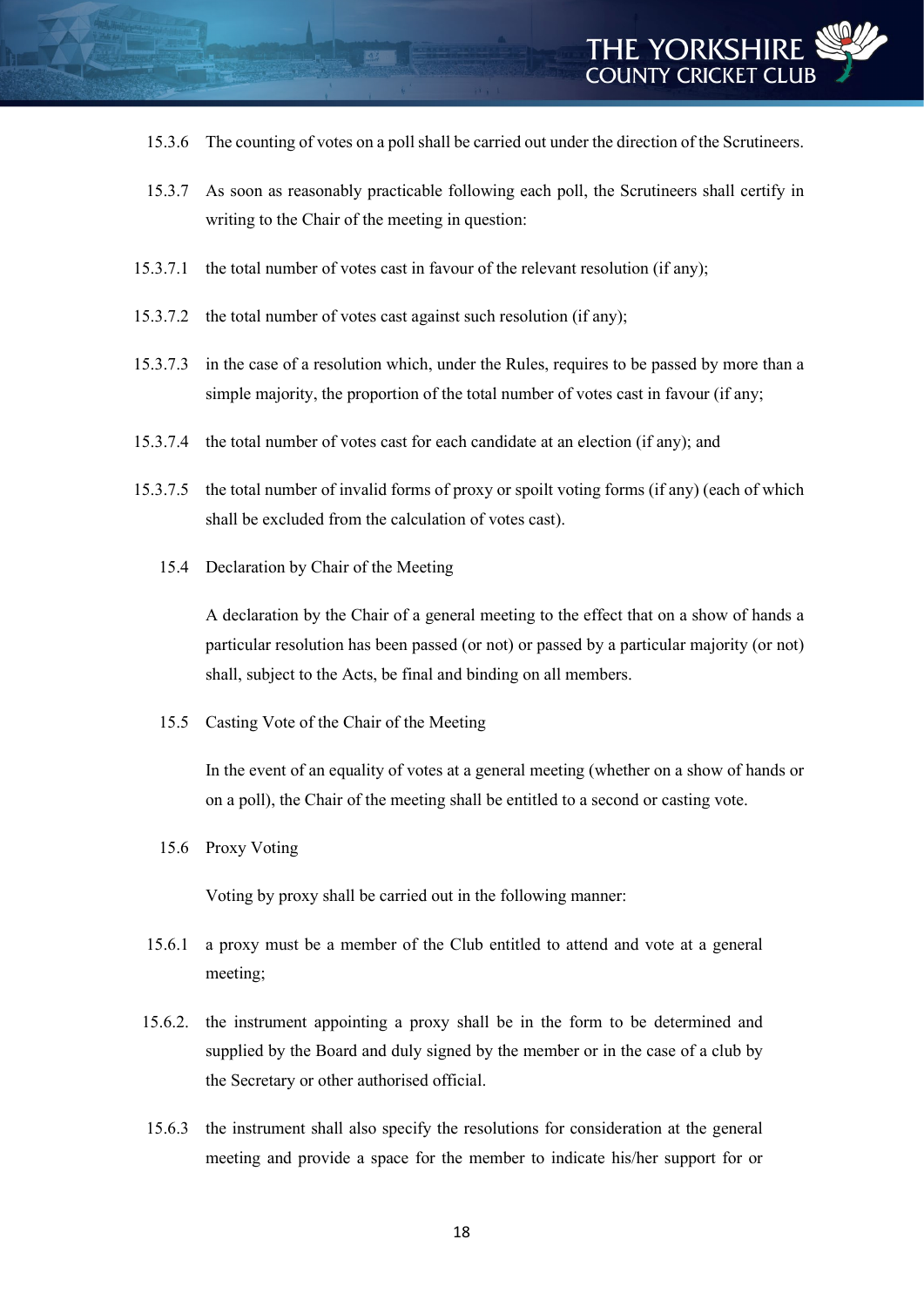opposition to each resolution to be put to the general meeting. In the absence of any such notification the proxy will be entitled to vote as he/she thinks fit;

- 15.6.4 the instrument appointing a proxy shall be deposited at the registered office of the Club or such other place as the Board shall from time to time determine not less than forty-eight hours before the time appointed for holding the meeting at which the member named in the instrument proposes to vote. In default the instrument shall not be treated as a valid proxy;
- 15.6.5 a vote given in accordance with the terms of an instrument of proxy shall be valid notwithstanding the previous death of the principal, or revocation of the instrument of proxy, or of the authority under which it was executed, provided that no notice in writing of such death or revocation has been received by the Secretary at the registered office of the Club or such other place as the Board shall from time to time determine forty-eight hours before the time appointed for holding the meeting at which the instrument of proxy is used; and
- 15.6.6 the Board shall be entitled to appoint any independent third party deemed by the Board to be suitable to count votes.

#### 16. **President , Chief Executive and Managing Director of Cricket**

- 16.1 The President shall be nominated by the Nominations Committee for election at an annual general meeting or at an extraordinary general meeting.
- 16.2 The President shall serve for a maximum of three years and shall continue to hold office until the conclusion of the meeting at which his/her successor is elected , save only where the members in general meeting by a special resolution decide otherwise.
- 16.3 In the event of a casual vacancy occurring in the office of President such vacancy shall be filled by a candidate nominated by the Nominations Committee whose nomination is approved by the Board until the next general meeting of the Club.
- 16.4 The President shall not by reason of his office be a member of the Board.
- 16.5 A Chief Executive and a Managing Director of Cricket may be appointed from time to time by the Board.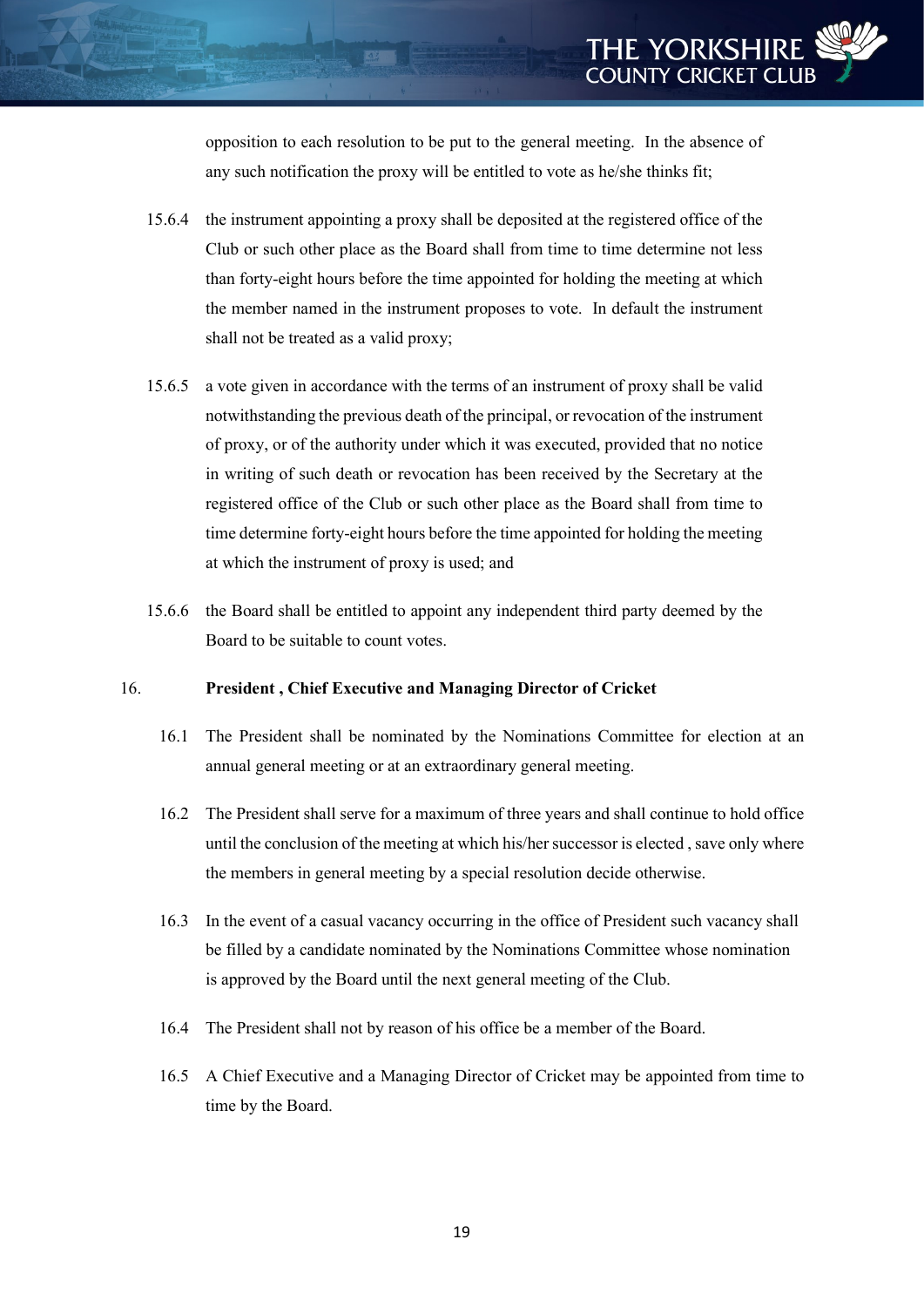- 16.6 The Chief Executive and Managing Director of Cricket shall be employees of the Club who shall be appointed for such period, on such terms and conditions and with such powers and duties as the Board shall decide from time to time.
- 16.7 The Board may at its discretion create such other roles to be filled as it shall consider to be appropriate or beneficial to the running of the Club. Any person appointed to any such role may be removed by the Board as it sees fit.

# 17. **Audit**

- 17.1 The members shall vote annually, as allowed by the Acts, at the annual general meeting, to have, when necessary in law, or where the members require, an audit carried out by a registered auditor, or an audit carried out by two or more lay auditors, or a report carried out by a registered auditor, or unaudited accounts, where the conditions for such prevail.
- 17.2 If a full audit or a report is required, a person who is a qualified auditor under the Acts shall be appointed.
- 17.3 The qualified or lay auditors, if so appointed, shall not be officers or servants of the Club and nor shall they be partners of, or in the employment of, or employ, an officer or servant of the Club. Lay auditors shall be chosen by the Board from the general membership and/or others.
- 17.4 If the members vote for unaudited accounts, the Club's income/expenditure ledger shall be scrutinised by the Secretary and Board members only and signed, as a true record, by the Secretary and two Board members or such other number as may be required by legislation. An income/expenditure report will be prepared to present to the Club's members at each annual general meeting.
- 17.5 The qualified or lay auditors (if appointed) shall be entitled to attend any general meeting and to receive all notices of and other communications (other than voting forms) relating to any general meeting which any member is entitled to receive, and to be heard at any general meeting on any part of the business of the meeting which concerns them as Auditors.

#### 18. **Board**

18.1 The Board shall consist of a minimum of four and a maximum of twelve members elected in accordance with Rule 19.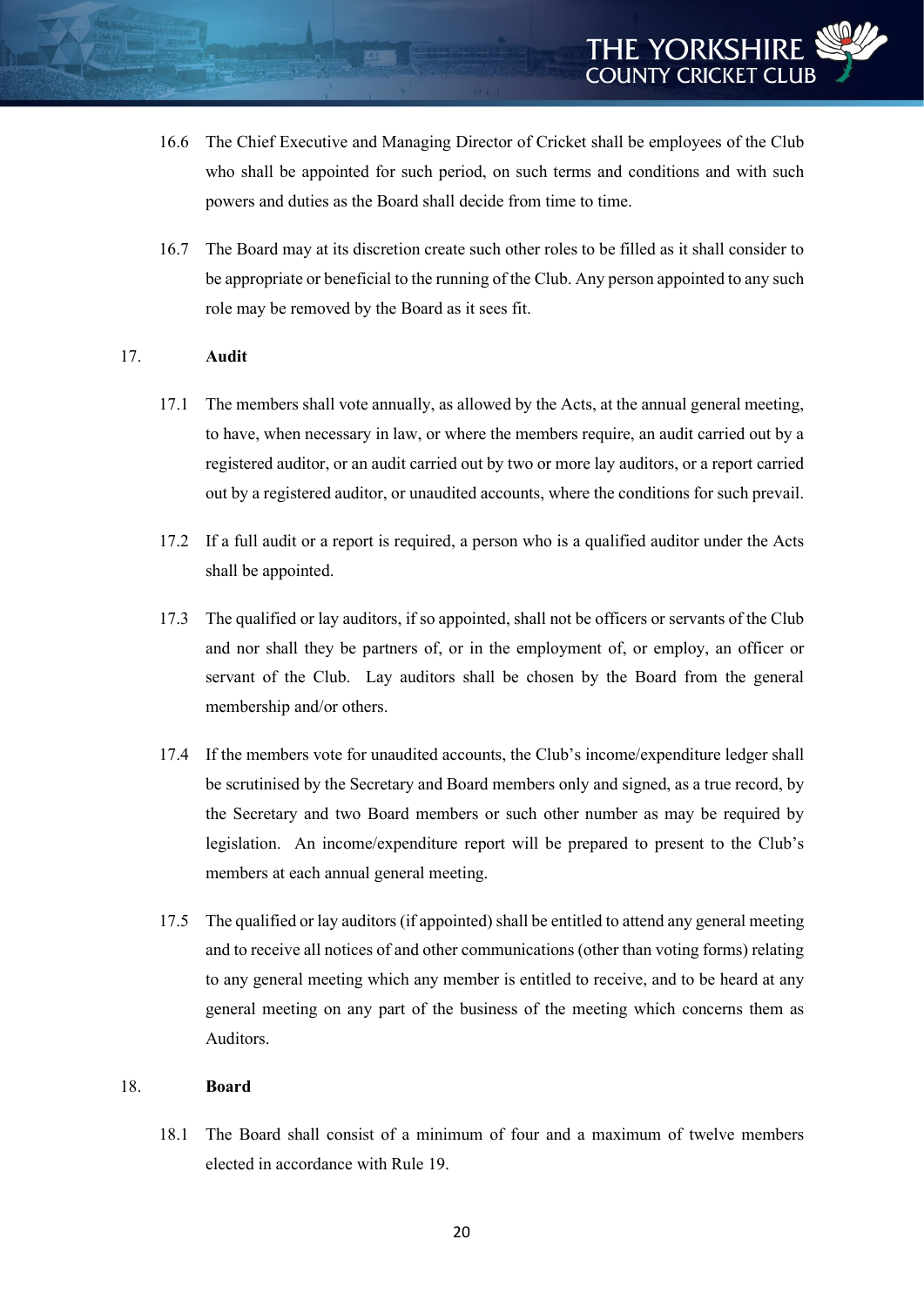## 18.1.1 The Board shall comprise

- 18.1.1.1 so long as they are appointed, the Chief Executive Officer and the Managing Director of Cricket, each of whom shall, subject to Rule 19.6, be Board members by virtue of holding the relevant position;
- 18.1.1.2 up to two Board members elected from the Club's membership in accordance with Rules 19.3 and 19.9 and subject to the following. If there are more than two applicants for these member designated roles on the Board, the Nominations Committee (in their absolute discretion) shall consider the applications and recommend which two Members shall be proposed as the candidates for election;
- 18.1.1.3 up to 8 persons are to be nominated by the Nominations Committee as independent Non-Executive Directors. The Non-Executive Directors' responsibilities shall be specified by letters of appointment whose terms shall be subject to the approval of the Board from time to time. Before making any such nomination, the Nominations Committee shall seek to satisfy itself that each such candidate is able to exercise independent judgement and that there are no relationships or circumstances which are likely to impair, or which could appear to impair, the director's independent judgement.
	- 18.1.2 The candidates for Board membership nominated pursuant to Rules 18.1.1.2 and 18.1.1.3 shall be submitted to election pursuant to a vote of the Members at the first annual general meeting following their nomination in accordance with Rule 19.6 save for the first candidates to be approved following the adoption of these rules in 2022 who may be appointed pursuant to the process set out in Rule 18.1.3. For the avoidance of doubt, no such candidate's appointment to the Board shall take effect unless and until they are elected by the Members.
	- 18.1.3 If the number of Board members for the time being becomes less than the quorum required under Rule 20.2, the Nominations Committee shall nominate a candidate for appointment to the Board in accordance with the procedure under which the person previously occupying the position which has become vacant had been appointed, save that:
- 18.1.3.1 the vote of the members under Rule 18.1.2 shall take place at an extraordinary general meeting to be convened by the Board as soon as is practicable following the Board's approval of the Nomination Committee's recommendation (rather than at an annual general meeting);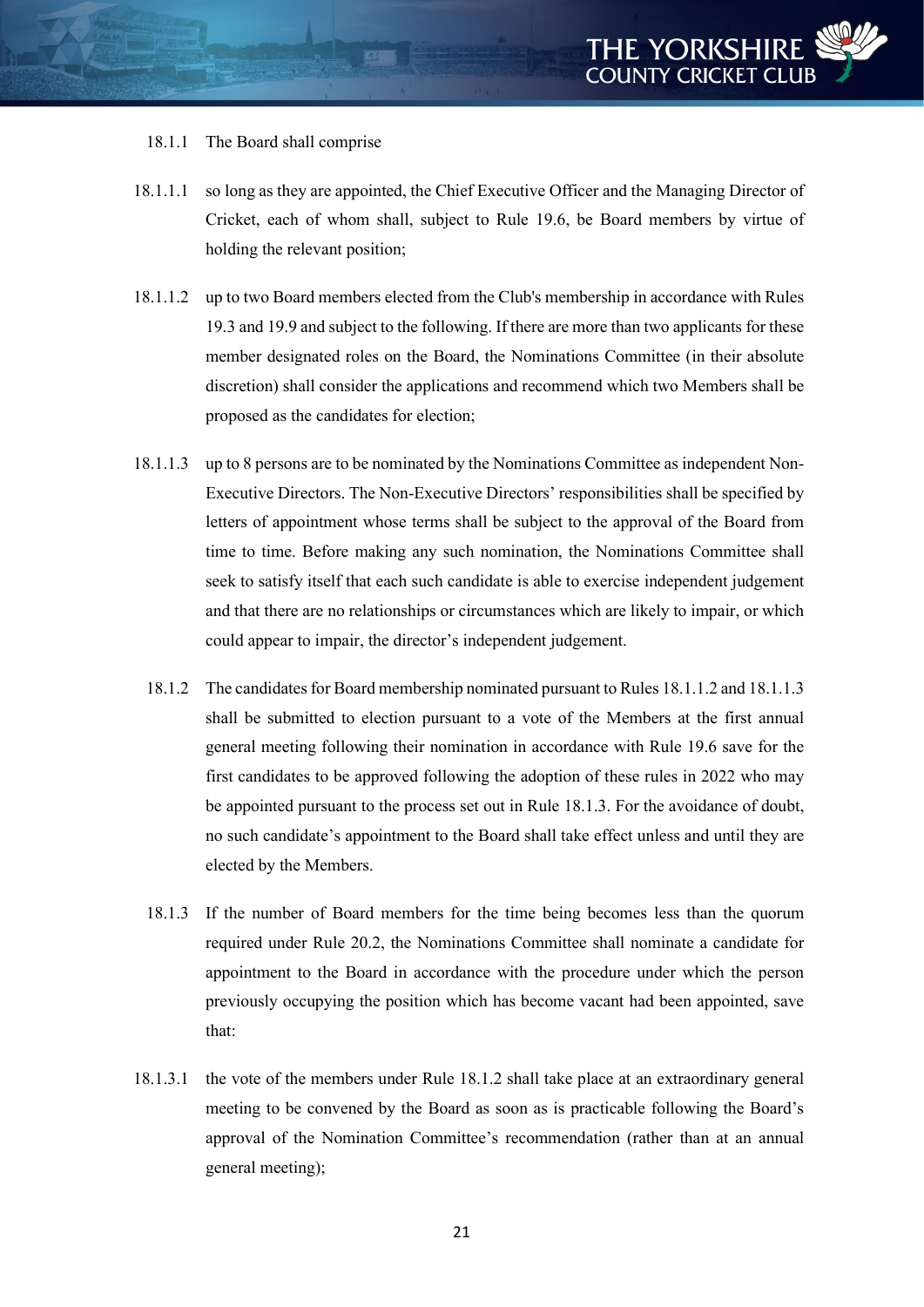- 18.1.3.2 the recommendation of the Board under Rule 19.6 shall be made in the circular provided to Members in advance of that extraordinary general meeting (rather than in its annual report for consideration at the following annual general meeting), and the resolution to approve their appointment shall be considered at that extraordinary general meeting (rather than at an annual general meeting);
- 18.1.3.3 the deadline for submission of nominations under Rule 19.3 shall be determined by the Nominations Committee at its discretion (rather than the deadline specified by Rule 19.3); and
- 18.1.3.4 the appointment of any Board member by this procedure shall take effect from the date of the extraordinary general meeting at which they are elected, rather than the annual general meeting prescribed by rule 19.7.
	- 18.1.4 If the Members decline to elect a candidate recommended by the Board for election pursuant to Rule 18.1.3, the procedure under Rule 18.1.3 shall be repeated as many times as is necessary until the Board becomes quorate or the occurrence of the next annual general meeting, whichever is the earlier.
	- 18.1.5 In the event that the number of Board members for the time being is less than the quorum required, the remaining Board members (in respect of the Board) and the remaining Nomination Committee members (in respect of the Nominations Committee) shall constitute a quorum and shall in each case have power and authority to take the steps prescribed by Rule 18.1.3. So long as the Board members comply with Rule 18.1.3, they shall have authority and power to transact the business of the Board until the number of Board members is again sufficient to constitute a quorum.
		- 18.2 At its first meeting following the annual general meeting in each year the Board shall elect a Chair from its own number. If the chair so elected is not present at a meeting of the Board it shall appoint another member of the Board to chair that meeting. If any person holding the office of Chair for the time being ceases for any reason to be a Board member, he/she shall thereupon automatically cease to hold that office. Subject to the foregoing, the chair shall hold office until the conclusion of the next following annual general meeting or until he is requested to stand down as Chair by resolution of the Board, and shall then retire but, he/she may be re-appointed at the first meeting of the Board held after that annual general meeting.
		- 18.3 The Board shall appoint a Secretary who shall be entitled to attend all meetings of the Board but shall not have the right to vote at such meetings. The office of Secretary may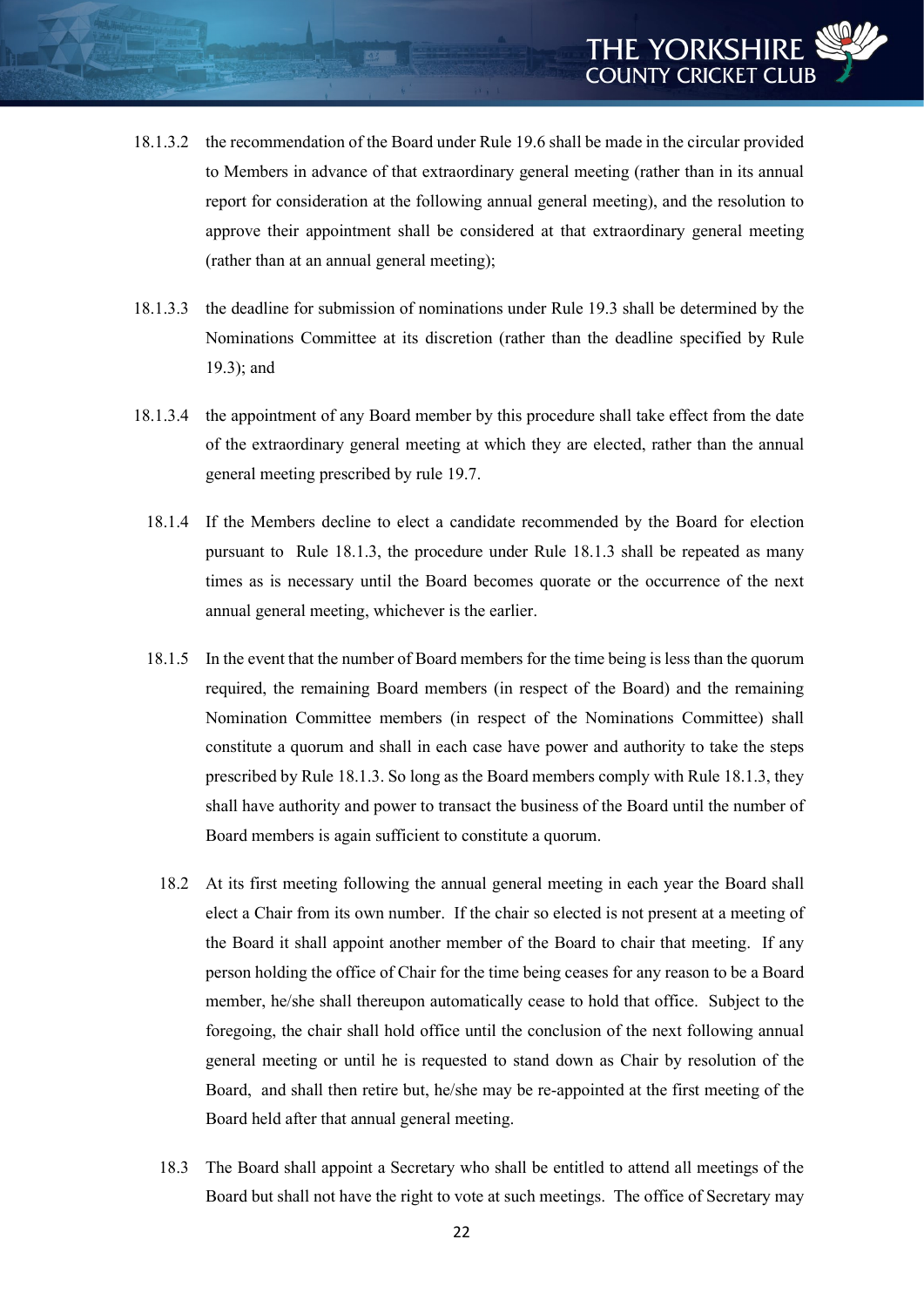be held by any person notwithstanding his/her employment by the Club in another capacity.

- 18.4 Any Board member who
- 18.4.1 for more than six months has been absent from Board meetings held during that period; or
- 18.4.2 is adjudged bankrupt; or
- 18.4.3 is medically unfit to be a director (pursuant to 19.7.2 and 19.7.3); or
- 18.4.4 is disqualified or suspended by any professional or regulatory body from carrying out work regulated or overseen by that body; or
- 18.4.5 is disqualified from acting as a director of a company; or
- 18.4.6 anybody who is suspended or expelled pursuant to Rule 8.7.1; or
- 18.4.7 whose conduct or action whether in connection with the Club or otherwise, is in the opinion of the Board prejudicial to the interests of the Club;

shall thereupon automatically cease to be a Board member (unless in the case only of a Board member absent from meetings for more than six months, otherwise resolved by the Board).

18.5 The Board shall elect a Deputy Chair from its number who shall serve on an annual basis but shall be eligible for re-election provided that they remain a Board member. The Deputy Chair shall preside in the absence of the Chair and shall generally assist and support the Chair in in the execution of their role and otherwise as the Board and the Chair sees fit from time to time.

# 19. **Election of the Board**

- 19.1.1 The Club shall have a Nominations Committee which shall be a stand-alone committee of the Club and its duties are:
- 19.1.1.1 recommending to the Board suitable candidates as independent Non-Executive Directors under Rule 18.1.1.3;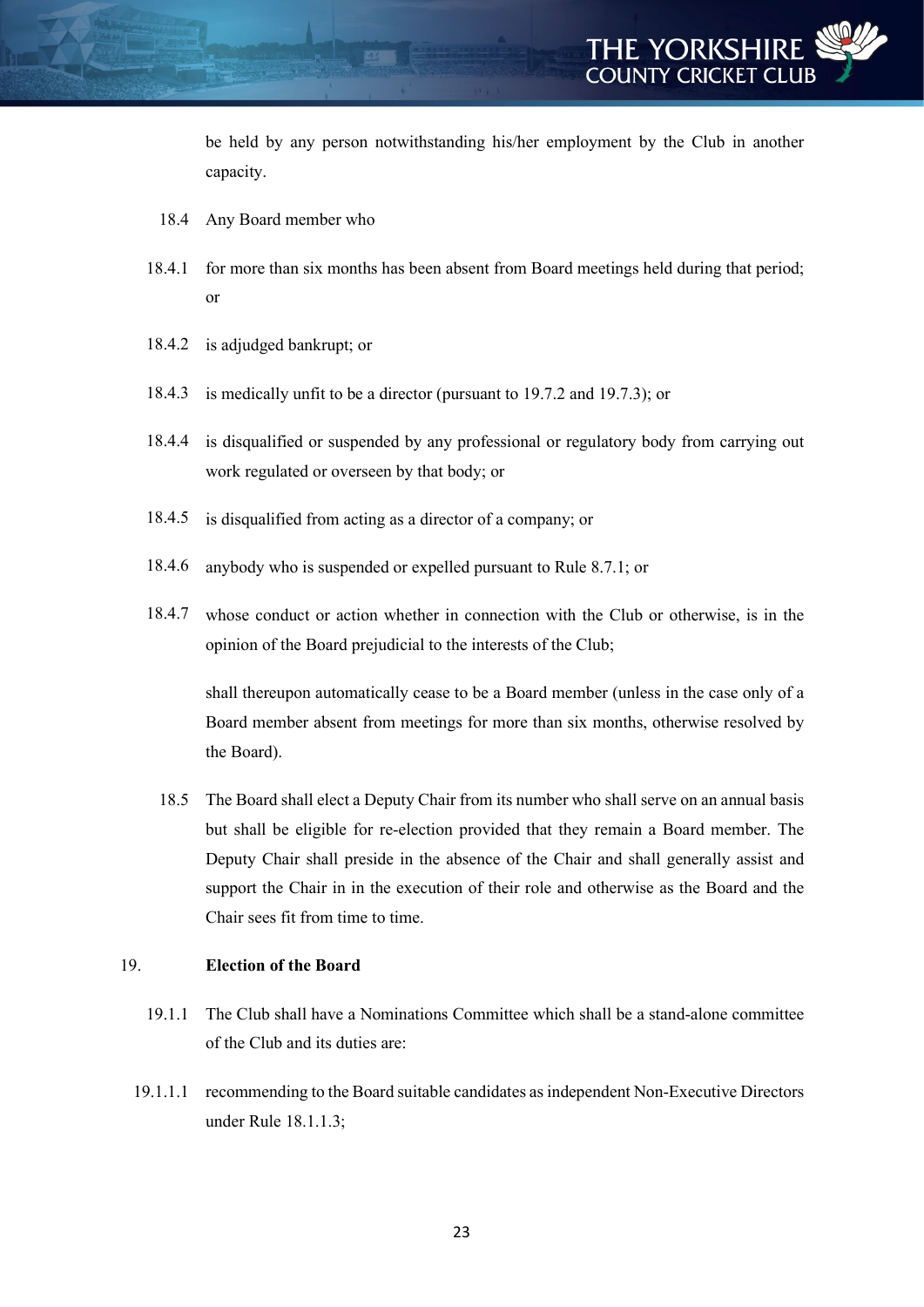- 19.1.1.2 proposing to the Board suitable Members as candidates for Board membership under Rules 18.1.1.2 and 18.1.3;
- 19.1.1.3 proposing persons for election as President under Rules 16.1 and 16.3 and Vice-Presidents under Rule 8.5.1;
- 19.1.1.4 periodically reviewing the process for election of Board members and proposing any changes to the Board that they feel are necessary or desirable, which in each case the Board shall consider in good faith;
- 19.1.1.5 ensuring that the process for election and appointment in each case is open and transparent.
	- 19.1.2 The Board shall appoint a Nominations Committee consisting of:
		- (i) the President (if in office);
		- (ii) the Chair (if in office);
		- (iii) the Deputy Chair provided that they are an independent non-executive Director; and
		- (iv) up to three further independent Non-Executive Directors, who shall be appointed by the Board.
	- 19.1.3 The Board shall ensure that the Nominations Committee shall always have a majority of independent non-executive directors at all times.
	- 19.1.4 The Club Secretary shall be permitted to attend meetings of the Nominations Committee in a non-voting but speaking role.
	- 19.1.5 The quorum for a meeting of the Nominations Committee shall be four of its members provided also that there shall be a majority of independent Non-Executive Directors. Where only four members are in attendance, voting must be unanimous for a nomination to be passed. Where five are present, then four votes are required to approve a nomination.
	- 19.1.6 The term of office of each category of member of the Nominations Committee shall be as follows :
- 19.1.6.1 (as regards the President, Chair and, if applicable, Deputy Chair) for so long as they hold the relevant office;
- 19.1.6.2 (otherwise) for the period of three years from their appointment subject always to their being in office as Board members and unless removed from the Nominations Committee by a resolution of the Board.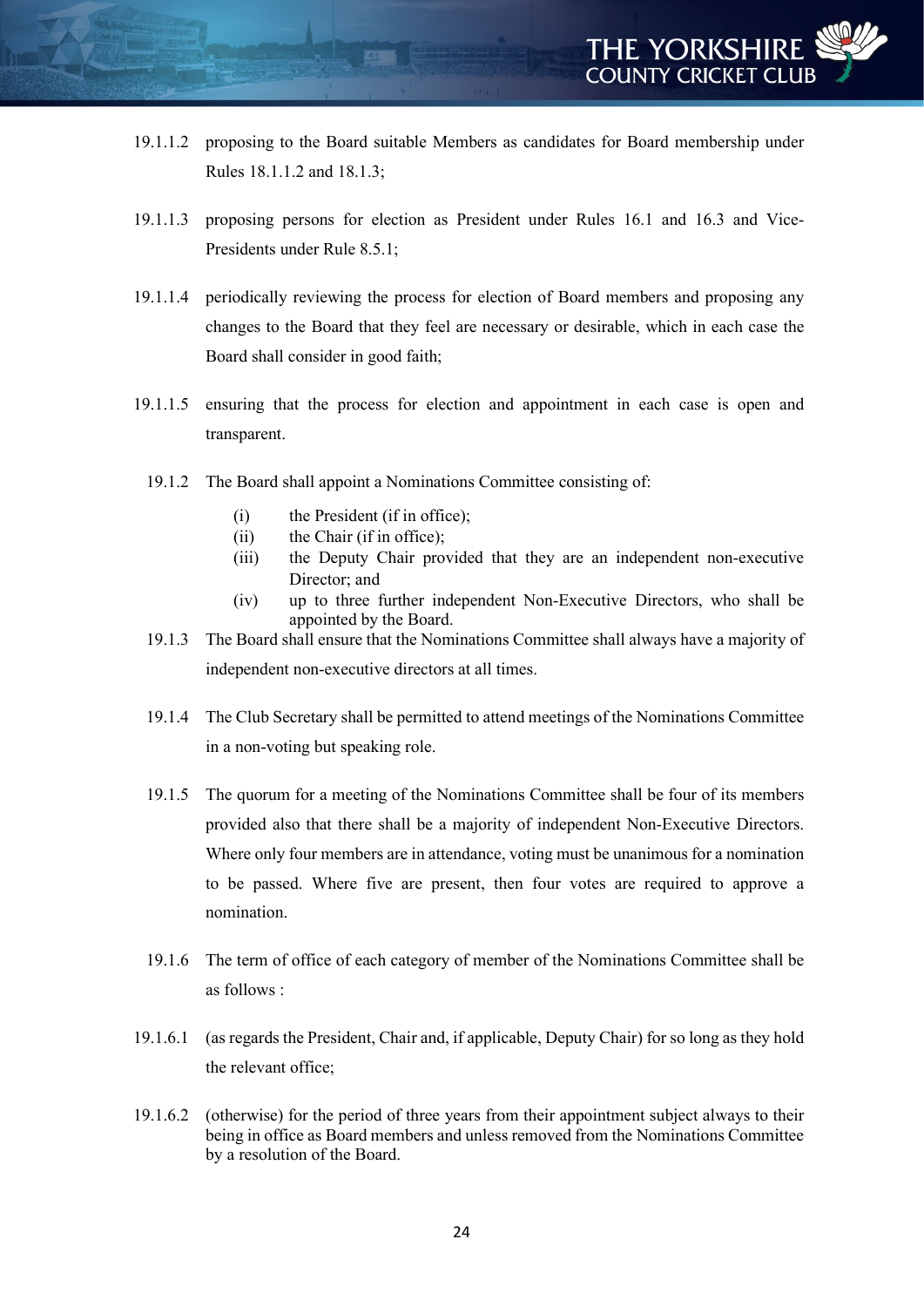- 19.1.7 The Board shall appoint another independent Non-Executive Director as soon as practicable to fill a casual vacancy among the appointed members of the Nominations Committee, who shall serve on the Nominations Committee for the remainder of the three-year term of their predecessor.
	- 19.2 In discharging their responsibilities under Rule 19.1 the Board and the Nominations Committee shall have regard to diversity and the balance of skills and experience judged by them to be necessary for the good and successful conduct of the Club's affairs.
	- 19.3 Nominations from members for election of members to the Board in accordance with Rule 18.1.1.2 shall be in writing on the prescribed form available from the Secretary and must include a written synopsis in a form prescribed by the Nominations Committee from time to time in which the applicant outlines their skills, competencies and experience and the qualities which they feel they have to offer towards the management of the Club's affairs. Such written submissions must be delivered to the registered office of the Club by post or email not later than noon on 31 December in the year immediately preceding the date on which the relevant Board vacancy is due to arise, or any other date and time notified by the Nominations Committee from time to time. Each such nomination must be signed by no fewer than 20 members eligible to vote.
	- 19.4 No member shall be eligible for election to the Board unless he/she has attained the age of 18 years and been a voting member of the Club for at least twenty-four consecutive months immediately prior to his/her nomination.
	- 19.5 A member who is a registered player of the Club shall not be eligible for election to the Board nor shall any member of the Board be eligible for registration as a player of the Club.
	- 19.6 Once it has received nominations from the Nominations Committee (and, if applicable, from Members in accordance with Rules 18.1.1.2 and 19.3) the Board shall, in its annual report for consideration at each annual general meeting at which a vacancy in respect of a Board appointment under Rule 18.1.1.2 and/or Rule 18.1.1.3 is due to arise, propose those nominated candidates for election by the Members. The Members will vote on whether to approve each proposed appointment by ordinary resolution.
	- 19.7

Subject to the exceptions stated below, each Board member shall serve for a term of three years commencing from the annual general meeting in which they are appointed and shall not be eligible for re-election for more than two additional consecutive three-year terms without taking a break from office of one twelve month period or, if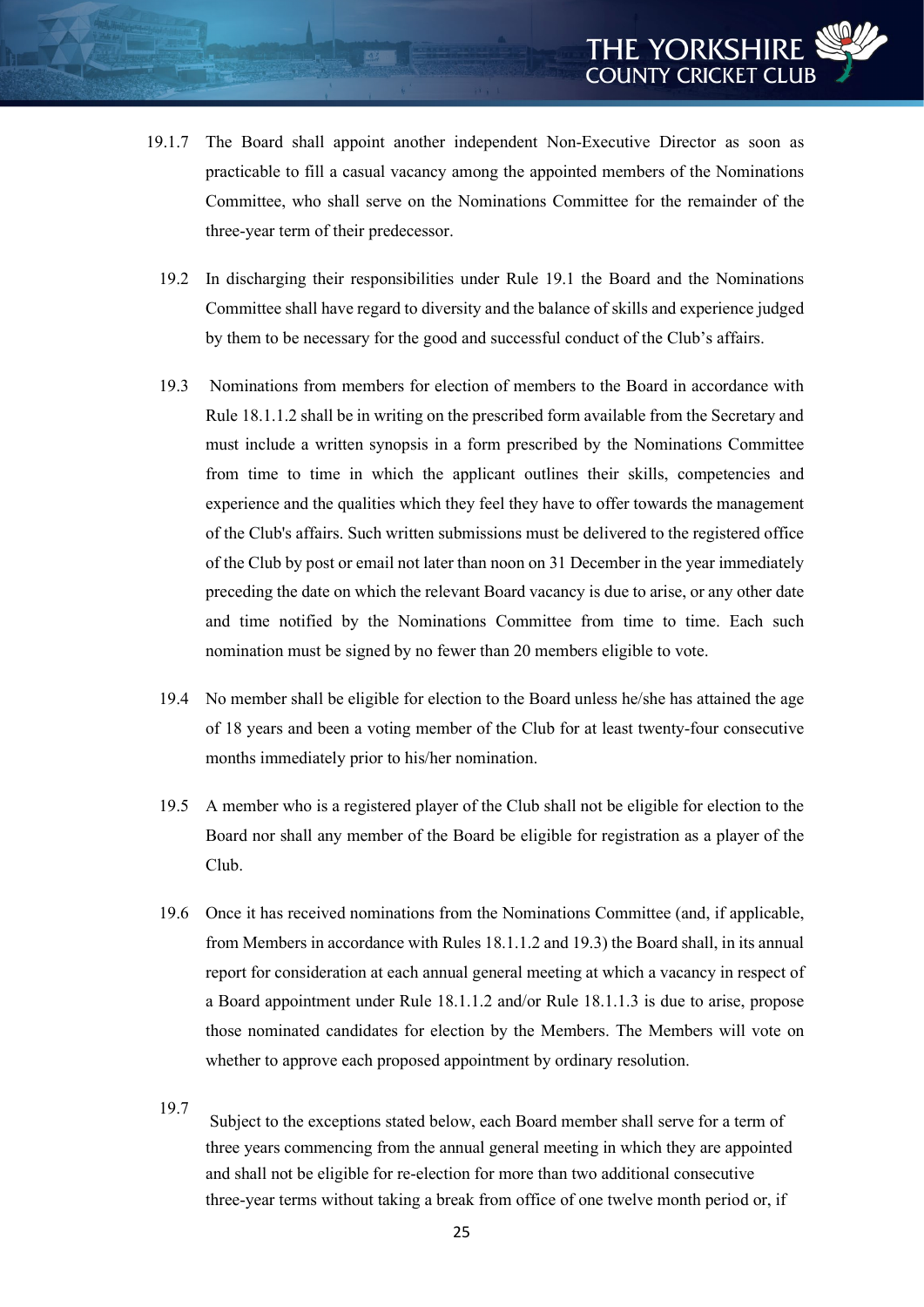less, the period from one annual general meeting to the next annual general meeting. The exceptions to the defined term limits are:

- 19.7.1 a Board member may serve on the Board for a maximum of twelve years if appointed as Chair;
- 19.7.2 the Chair shall be appointed for a maximum of six years subject to rule 19.7.1;
- 19.7.3 the Chief Executive Officer and the Managing Director of Cricket may serve on the Board for as long as they hold the relevant office;
- 19.7.4 in exceptional circumstances and at the decision of the Board (in its absolute discretion), a Board member or the Chair may hold office for a further year than their stated term;
- 19.7.5 the Board has discretion to consider how best to retain a director's skills and experience once they have completed their maximum term including as non-voting Board advisors, mentors or sub-committee members.
	- 19.8 The following persons shall not be eligible for nomination, election or re-election to the Board:
- 19.8.1 an undischarged bankrupt;
- 19.8.2 a person in respect of whom a registered medical practitioner who is treating that person gives a written opinion to the Club stating that that person has become physically or mentally incapable of acting as a Board Member and may remain so for more than three months;
- 19.8.3 by reason of that person's mental health, a court makes an order which wholly or partly prevents that person from personally exercising any powers or rights which that person would otherwise have;
- 19.8.4 a person who is disqualified or suspended by a professional or regulatory body from carrying our work regulated or overseen by that body;
	- a person who is disqualified from being a director of a company;
- 19.8.5
- a person who is suspended or expelled pursuant to Rule 8.7.1;
- 19.8.6
- 19.8.7 a person whose conduct or action whether in connection with the Club or otherwise is in the opinion of the Board prejudicial to the interests of the Club.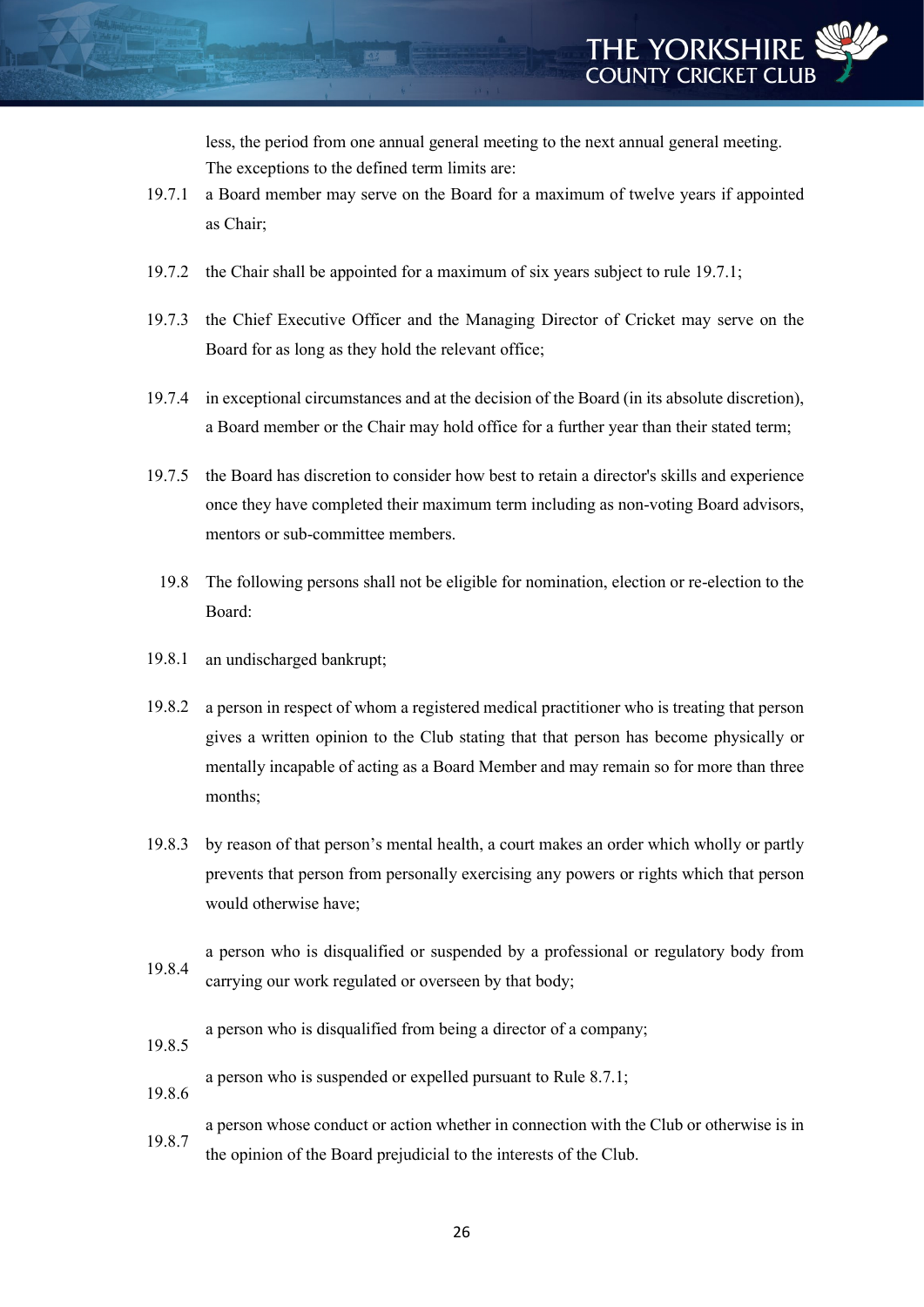- 19.9 Subject to rule 19.5 persons in the employment of the Club shall be eligible for nomination, election and re-election to the Board provided always that the Board shall contain a majority of persons who are not in the employment of the Club.
- 19.10 This rule applies only to candidates seeking election as Board members pursuant to Rule 18.1.1.2. Candidates must submit to the Secretary by the date specified by the Nominations Committee an election address not exceeding 1,000 words which will be printed and circulated to members with the voting paper at the cost of the Club. All other costs relating to an election shall be borne by the candidates. The election address must be submitted by the date specified by the Nominations Committee and will be subject to approval by the Nominations Committee. Candidates shall not produce or circulate by any means (including post, fax, e-mail or internet) any other printed or published material. Candidates shall not make reference to other candidates or make derogatory comment about the Club, or derogatory or critical comment on its players, officials, employees or other members. Any breach of this rule shall be referred to the Nominations Committee who may disqualify the candidate from the election.
- 19.11 This rule applies only to candidates seeking election as Board members pursuant to Rule 18.1.1.2. The prescribed form of nomination shall contain the full names and address of the candidate, his/her date of birth and signature confirming his/her consent to such nomination. The full names, addresses and signatures of the nominating members shall be appended and who shall have been members of the Club for more than twelve consecutive months.
- 19.12 Every member who has been a member for more than twelve consecutive months shall have one vote for each vacancy. A voting paper shall not be invalidated if a member casts fewer votes than the maximum to which he/she is entitled.
- 19.13 The voting shall be by postal ballot or electronically on the prescribed form which shall be returned to the Scrutineers at the address and by the date specified thereon and any votes recorded on a voting paper received after the date shall be void. Any voting paper marked with an excess number of votes shall be deemed spoiled and the votes thereon shall not be counted.
- 19.14 The Board shall be entitled to appoint any independent third party deemed by the Board to be suitable to count votes.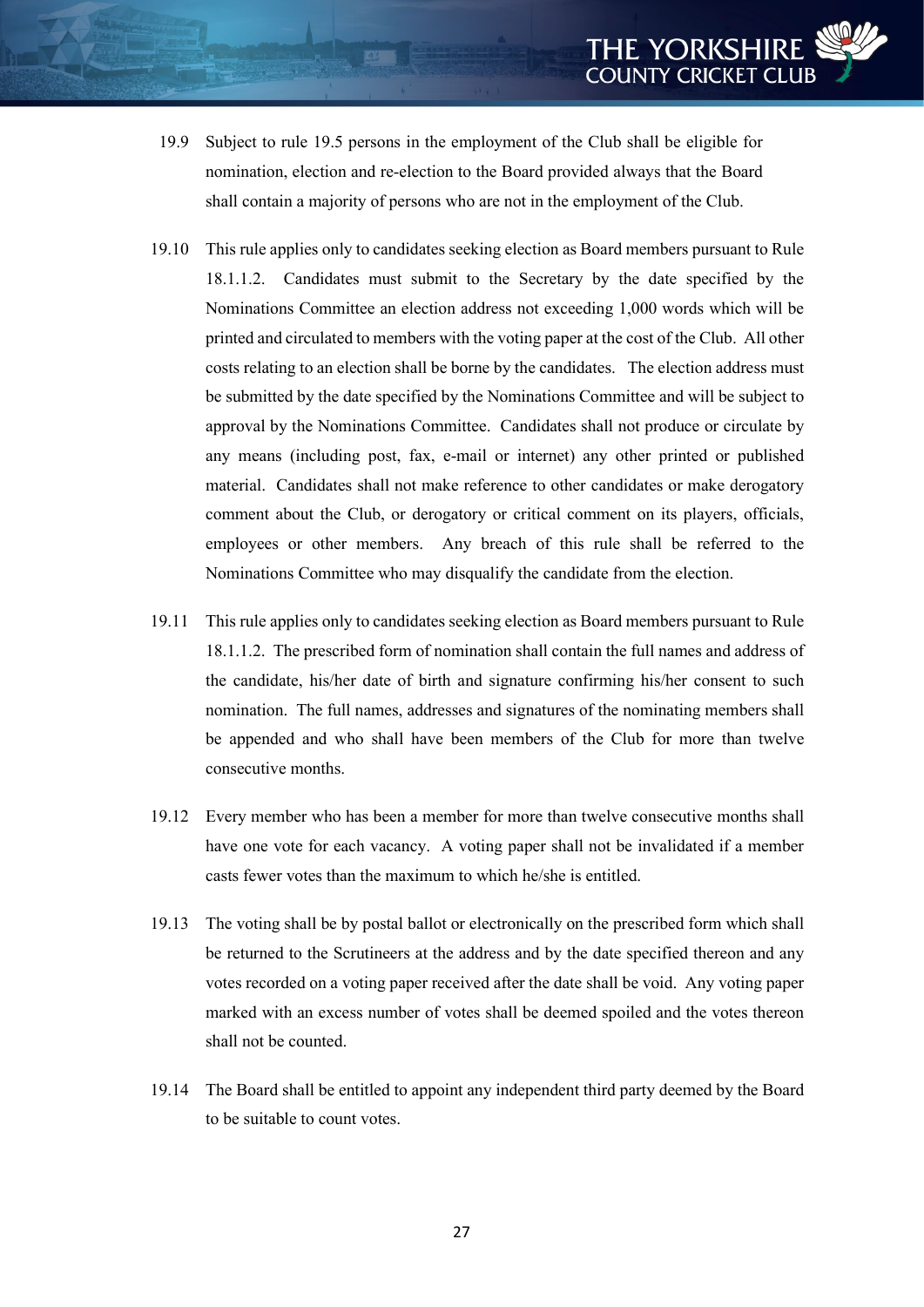- 19.15 Where there is a casual vacancy on the Board caused by death of any Board member, or the termination or cessation of their Board membership in accordance with these Rules (but where the number of directors is sufficient to constitute a quorum), then:
- 19.15.1 if the departing Board member was the Chief Executive Officer or Managing Director of Cricket, the Board shall appoint a suitable candidate to fill that casual vacancy as soon as is practicable; and
- 19.15.2 in any other case, the Nominations Committee shall as soon as is practicable nominate a suitable candidate to fill the vacancy and shall ensure, as far as is practicable, that the candidate satisfies the requirements of the Rule (namely Rule 18.1.1.2 or 18.1.1.3, as applicable) under which the departing Board member had been appointed.
	- 19.16 Lord Patel of Bradford is appointed as a member of the Board and as Chair, and Mr Paul Hudson is appointed as a member of the Board and as acting Chief Executive Officer, in each case with effect from the time of registration of this Rule 19.16 under the Acts until:
- 19.16.1 (in the case of Lord Patel's appointment as Chair only) the election of a new Chair pursuant to rule 18.2; and
- 19.16.2 (otherwise) the earlier of:
- 19.16.2.1 (in the case of Mr Hudson only) the appointment of a new Chief Executive Officer; and
- 19.16.2.2 (in the case of each person's appointment as a Board member only): (i) the termination of his Board membership pursuant to Rule 18.4 and (ii) the end of the third annual general meeting following the registration of this Rule 19.16.

Rules 18.1, 19.1 to 19.5 and 19.7 to 19.10 shall apply in respect of each person's eligibility for re-election, and in respect of any such re-election, upon the termination of his Board membership. Save as expressly provided by this Rule 19.16, it shall have effect notwithstanding any other provision in the Rules.

19.17

19.17.1 A Board member shall cease to be a member of the Board upon the passing of a twothirds majority resolution by the Board to the effect that they should cease to be a member of the Board.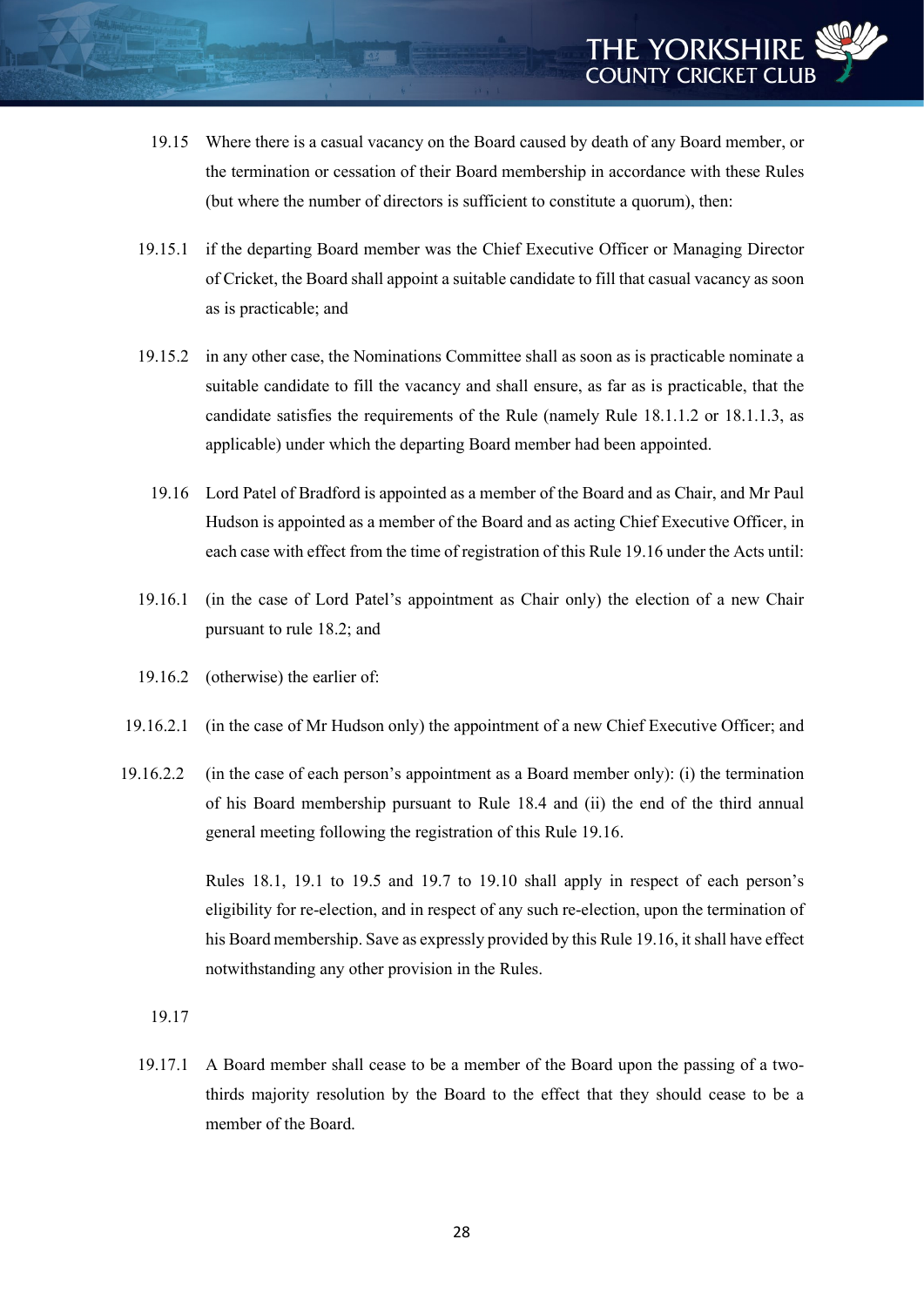19.17.2 A Board member may be removed from office as such and from any office they shall hold by a special resolution passed by a two-thirds majority of members voting at a general meeting of the members convened in accordance with the requirements of these Rules.

#### 20. **Proceedings of the Board**

- 20.1 Subject to Rules 20.2 to 20.6, the Board may meet together for the despatch of business, adjourn and regulate its meetings as it thinks fit but shall meet on at least six occasions in each year. A meeting of the Board shall be convened by the Secretary on the instructions of the Board or by the Chair by written notice of not less than 14 clear days. The Chair, or President may in an emergency convene a meeting of the Board at short notice and without any formalities. It shall not be necessary to give notice of a meeting to a Board member who is absent from the United Kingdom.
- 20.2 The quorum for the transaction of the business of the Board shall be three Board members (of which two shall be Non-Executive Directors).
- 20.3 Unless he/she is unwilling to do so, the Chair shall preside at every meeting of the Board at which he/she is present but if at the relevant time there is no person holding the office of Chair, or if the Chair is unwilling or unable to preside or is not present within fifteen minutes after the time appointed for the meeting, the Deputy Chair shall preside. Failing that, the Board members present may appoint one of their number to be Chair of the meeting.
- 20.4 Each member of the Board shall have one vote. Every question arising at a meeting of the Board shall be decided by a majority of votes of those Board members present. If the votes are equal the Chair of the meeting shall not have a second or casting vote and the motion shall fail.
- 20.5 A Board member who is in any way, whether directly or indirectly and whether for himself/herself or through a person connected with him/her, interested in a contract, transaction or arrangement or proposed contract, transaction or arrangement with the Club shall declare the nature of his/her interest in accordance with section 317 of the Companies Act 1985 (or other such section as shall re-enact or replace such section 317) as if each Board member was a director and the Club were a company for the purposes of that Act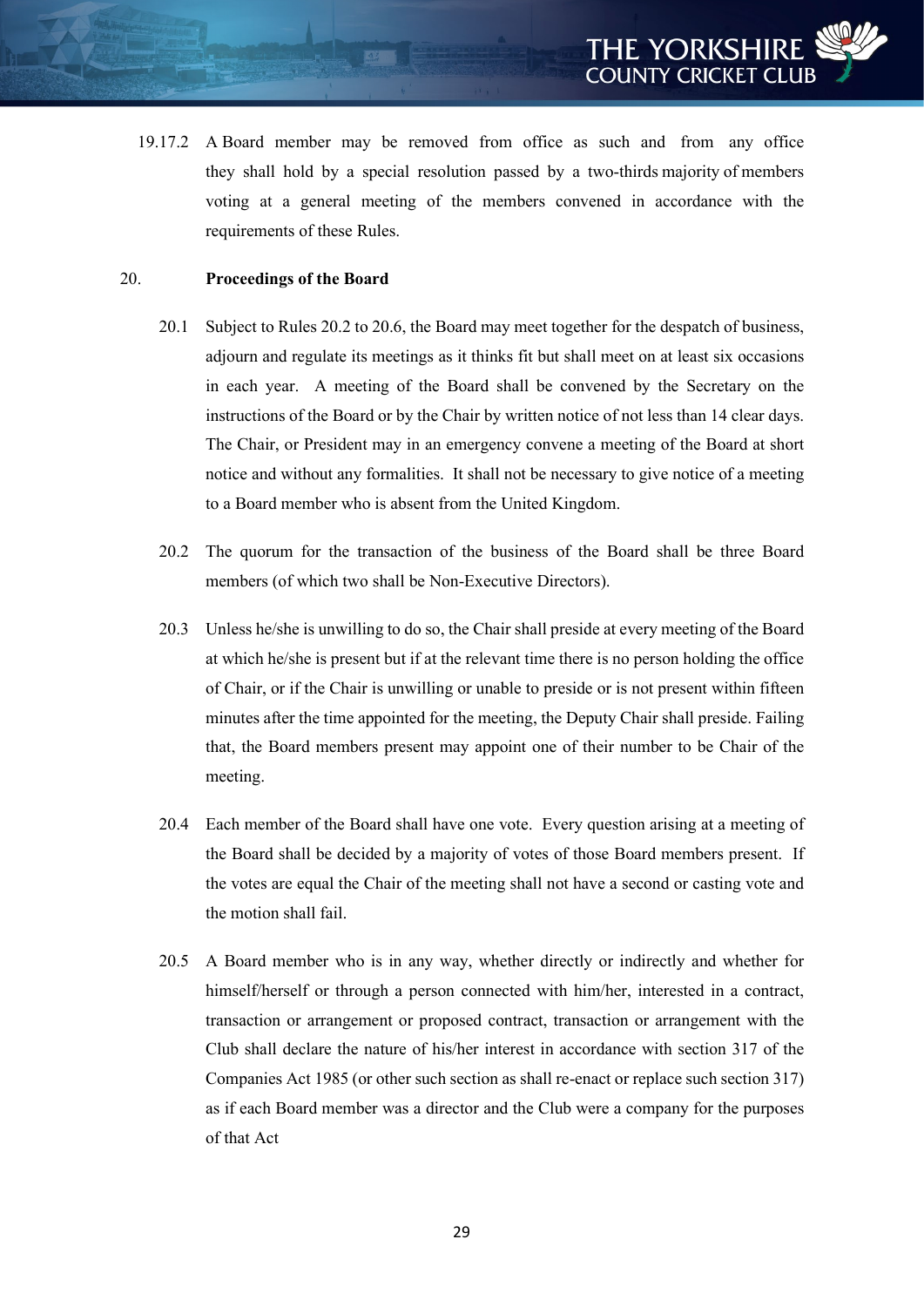- 20.6 A Board member shall not vote, nor count in the quorum, at a meeting of the Board or of any committee on any resolution concerning a matter in which or in connection with which he/she has, directly or indirectly, an interest or duty which in the opinion of the Chair of the meeting is material and conflicts or may conflict with the interests of the Club. If requested to do so by the Chair of the meeting, such Board member will withdraw from the meeting while the matter in question is discussed and (if applicable) voted on. If the Board member in question is the Chair of the meeting, references in the previous sentences of this Rule 20.6 to the Chair of the meeting shall be construed as being references to a majority of the other Board members present at the meeting at the relevant time.
- 20.7 The Board or any committee appointed pursuant to these Rules shall have the right at its discretion to invite persons who are not members of the Board to attend one or more meetings of the Board or such committee for the purpose of advising or commenting on the business of such meeting(s) or any part of such business but any such person shall not have any right to vote at such meeting.
- 20.8 Committees shall meet at such times as their Chair or the Secretary shall deem necessary. The Secretary shall convene a meeting upon the request of two members of a committee.
- 20.9 Every Board member shall refrain from public comment on any specified aspect of the affairs of the Club if so instructed by a majority vote of the Board and otherwise shall avoid any express or implied public statement which conflicts with the policy or decisions of the Board and a Board member in serious or consistent breach of one or more of these obligations may on a two-thirds majority vote of other Board members present and voting at a meeting of the Board (of which he/she shall have been given at least five days' notice with details of the allegations against him/her and at which he/she shall be entitled to state his/her case) be suspended from attending Board and committee meetings for a period to be determined by the Board at the time of the suspension expiring not later than the day of the next general meeting of the Club.

# 21. **Powers of the board**

21.1 Subject to the provisions of the Acts and these Rules, the affairs and activities of the Club shall be managed by the Board which may exercise all the powers of the Club. No alteration to these Rules shall invalidate any prior act which would have been valid if the alteration had not been made.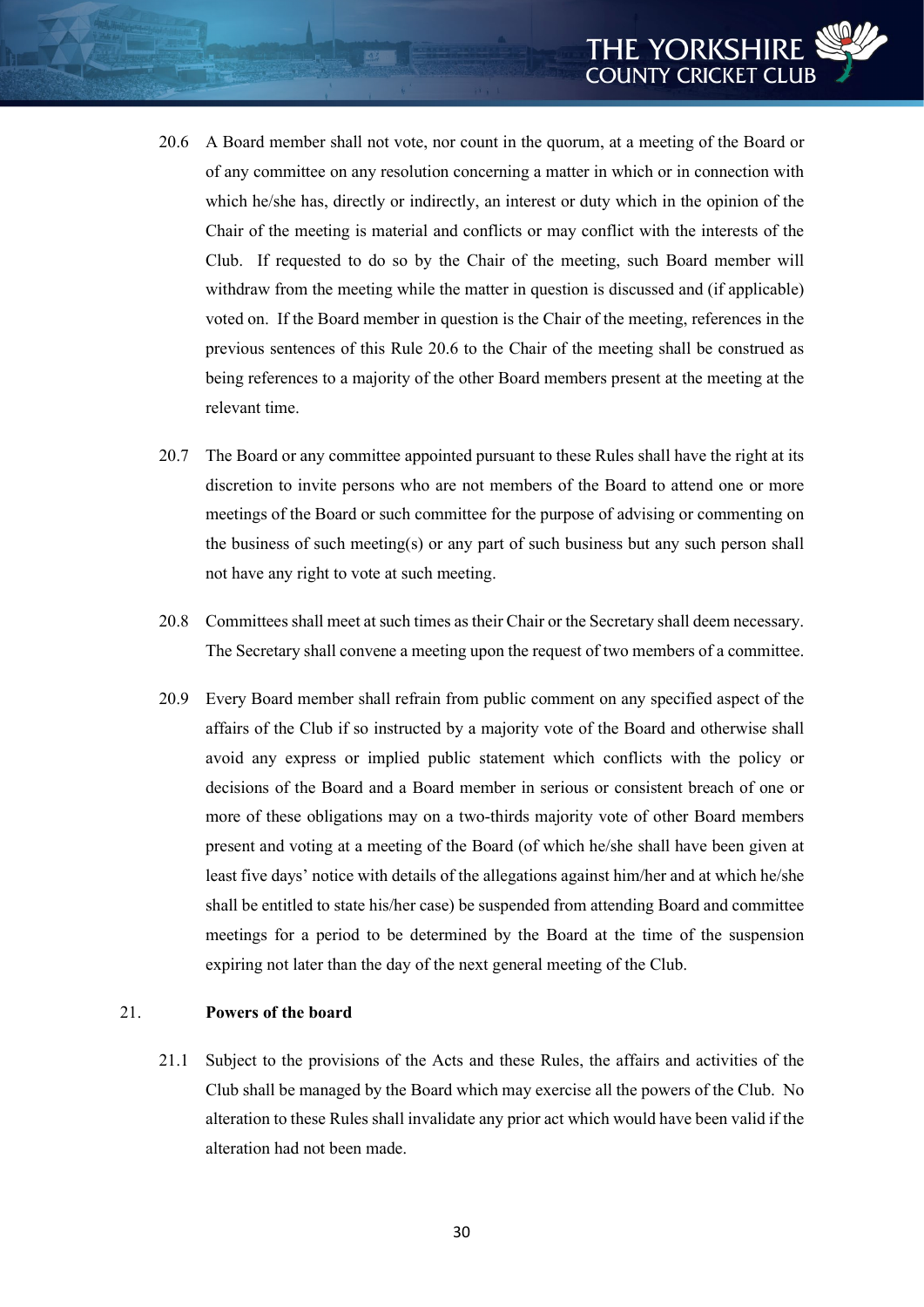- 21.2 The Board shall appoint a Members' Committee comprising four persons appointed by the Board and four persons elected by members in accordance with the procedures set out in Rule 19 save that the number of nominating members required by Rule 19.3 shall be 10. For the purposes of this rule references in Rule 19 to the Board shall be construed as references to the Members' Committee. The principal purpose of the Members' Committee shall be to promote good communications between the Board and the members of the Club.
- 21.3 Without in any way limiting the provisions of Rule 21.1 the Board shall have power to:
- 21.3.1 appoint such team captains, staff and players upon such terms as it shall determine;
- 21.3.2 arrange and allocate matches;
- 21.3.3 appoint such committees as it shall from time to time determine. Each such committee so appointed and the Members' Committee shall have a Chair (who shall be appointed by the Board) and shall discharge such functions as are delegated by the Board from time to time. The recommendations of all committees shall be subject to ratification by the Board. Three members shall form a quorum at a meeting of any committee. Only voting members of the Club shall be eligible to be appointed members of a committee by the Board;
	- 21.3.4 make and amend regulations to govern those matters in respect of which power to make regulations is reserved to it elsewhere in these Rules provided that no such regulations shall conflict with any of the Rules; and
	- 21.3.5 govern (whether by making regulations or otherwise) the management, operation and use of the property or facilities of the Club in such manner as it may consider necessary or desirable.
	- 21.4 The Board shall have power to invite members and persons who are not members to attend board meetings and to co-opt members to be members of the Board but a Board member so co-opted shall submit to election by the members at the first annual general meeting following his/her co-option.
	- 21.5 The Board shall have power to determine any question that may arise on the construction of the Rules.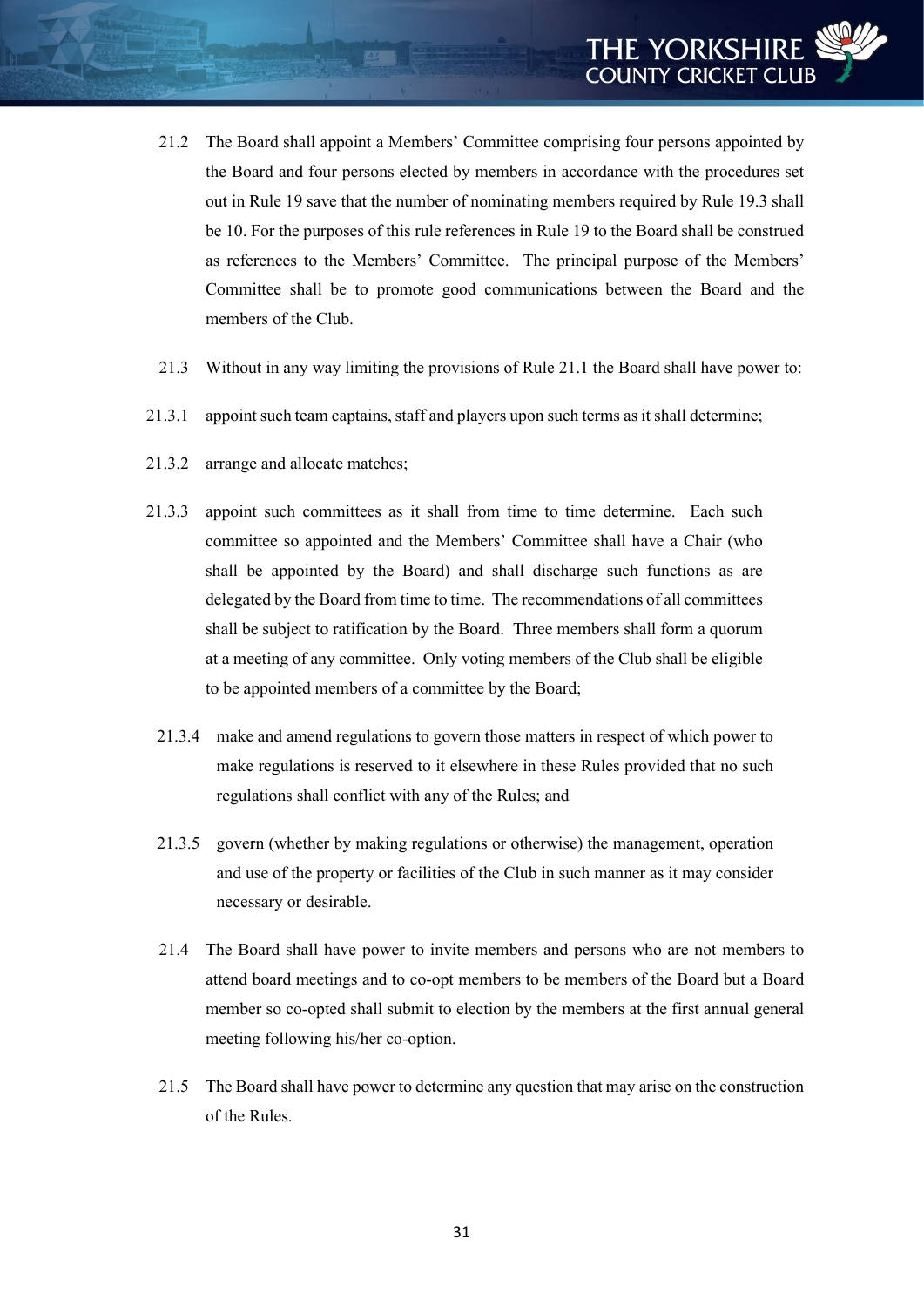

- 21.6 No member of the Board shall be entitled to be remunerated for his/her services as a Board member.
- 21.7 A meeting of the Board at which a quorum is present may exercise all powers exercisable by the Board.

#### 22. **Register of members and board and committee members**

- 22.1 The Club shall keep at its registered office a register of members, Board members and committee members in which the Secretary shall enter the following particulars:
- 22.1.1 the names and addresses of the members:
- 22.1.2 a statement of the number of shares held by each member and of the amount paid or agreed to be considered as paid on the shares of each member;
- 22.1.3 the date on which each person was entered in the register as a member, and the date on which any person ceased to be a member;
- 22.1.4 a statement of other property in the Club, whether in loans or otherwise, held by each member;
- 22.1.5 the names and addresses of the President and Chair with the offices held by them respectively and the dates on which they assumed or left office; and
- 22.1.6 the names and addresses of the Board members and the dates on which they assumed or left office.
	- 22.2 The register of members shall be so constructed that it is possible to open to inspection the particulars entered pursuant to Rule 22.1.1 without so opening to inspection the other particulars entered in the register.

#### 23. **Inspection of books**

Any member shall be allowed to inspect his/her own account at all reasonable hours at the registered office of the Club or at any place where they are kept (subject to such regulations as to the time and manner of such inspection as may be made from time to time by resolution passed by members at general meetings of the Club).

#### 24. **Annual Return**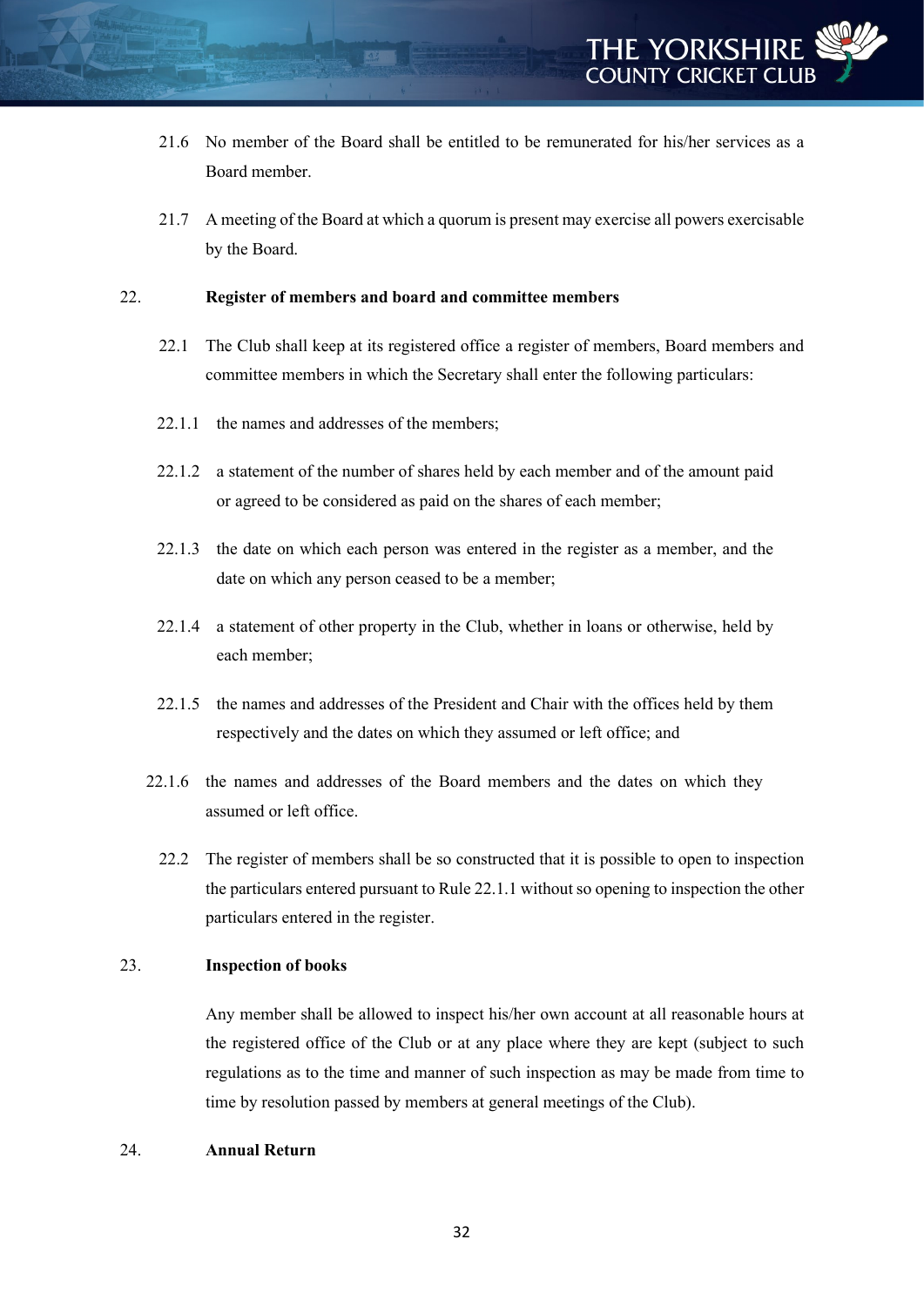- 24.1 Every year and within the period prescribed by statute, the Secretary shall send to the Registrar the annual return, in the form prescribed by the Registrar, relating to its affairs for the period required under the Cooperative and Communities Benefit Societies Act 2014 to be included in the return.
- 24.2 Each annual return must be accompanied by a copy of the report of the auditor on the Club's accounts for the period included in the return or with a copy of such other report (if any) as is required by statute for such period and a copy of each balance sheet made during that period and of the report (if any) of the auditor or other appropriate person on that balance sheet as required by statute.

# 25. **Publication of accounts**

- 25.1 A copy of the latest accounts and balance sheet of the Club, as audited, and the report of the Auditors on such account(s) and balance sheet shall be available at all times on the Club's website.
- 25.2 The Club shall not publish any balance sheet which has not previously been audited by the Auditors and any copy of a balance sheet published by the Club shall incorporate the report made thereon by the Auditors.

#### 26. **Seal**

The Club shall have its name engraved in legible characters on a seal which shall be kept in the custody of the Secretary and shall be used only under the authority of the Board which may determine who shall sign any instrument to which the seal is affixed and unless otherwise so determined it shall be signed by any two members of the Board.

# 27. **Rules**

- 27.1 No new Rule shall be made, nor shall any of the Rules be amended or rescinded, except by a special resolution.
- 27.2 It shall be the duty of the Secretary to ensure that any new Rule or amendment to the Rules is registered in accordance with the Acts and no new Rule or amendment to the Rules will be valid until so registered.

#### 28. **Copies of the Rules**

28.1 A copy of the Rules shall be displayed on the Club's website.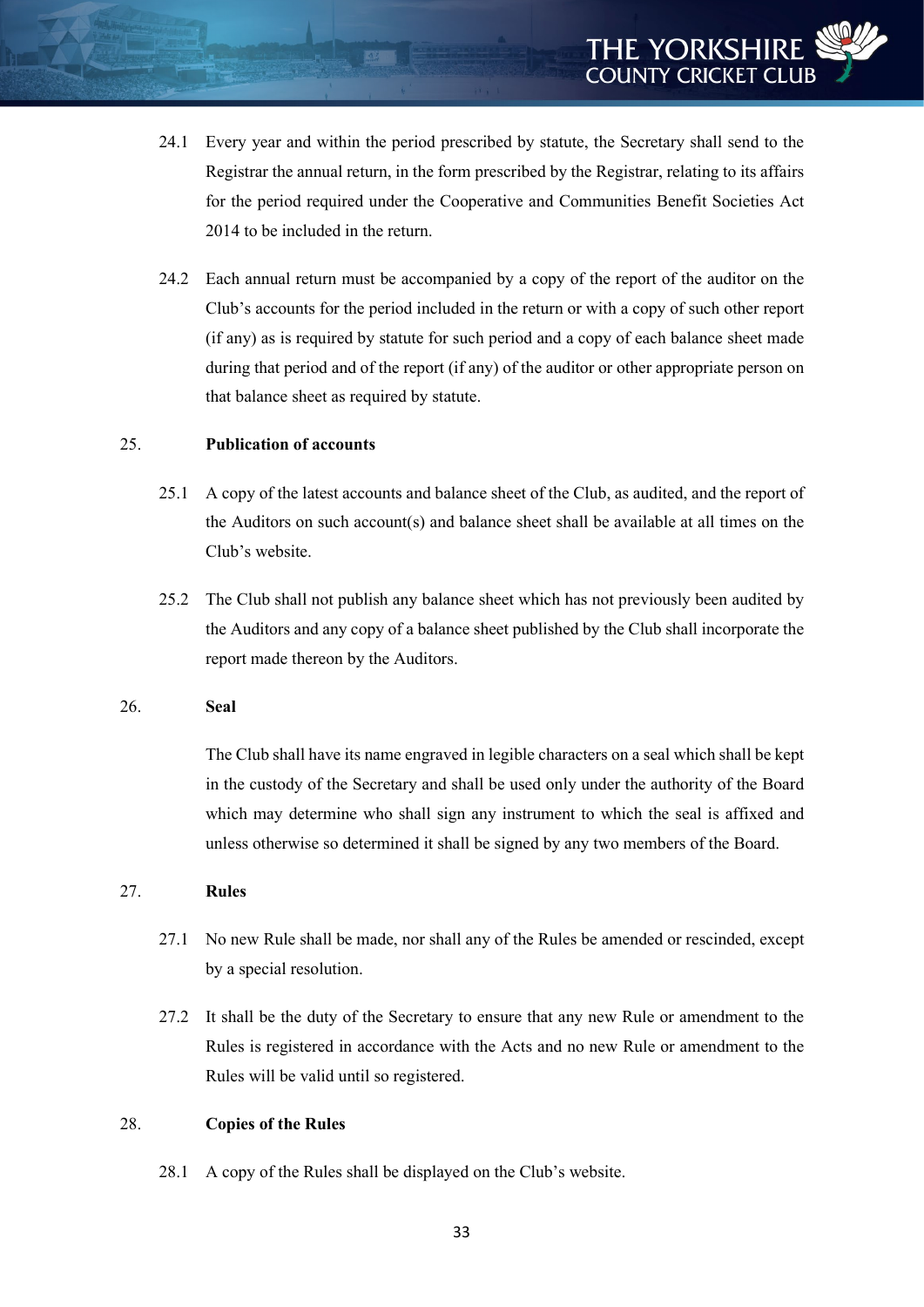#### 29. **Notices**

- 29.1 Subject to Rule 10.12 and Rule 13.5 any notice or other communication or document to be served on, or delivered to, a member or junior by the Club, or the Secretary or a Board member or vice versa, shall be sent by email, by hand or by post in a prepaid letter or by prepaid recorded delivery or registered post addressed to:
- 29.1.1 in the case of the Club, or the Secretary or Board member, the registered office of the Club; and
- 29.1.2 in the case of a member or junior his/her registered address.
	- 29.2 Any notice sent by post shall be treated as having been given 48 hours after the time when it was posted and in proving that notice has been given it shall be sufficient to prove that the envelope containing the notice was properly addressed, stamped and posted. Any notice delivered by hand shall be treated as having been given at the time of delivery unless that time is after 5.00 pm or on a non-working day when the notice shall be treated as having been given at the commencement of the next following working day. An email shall be treated as having been delivered by midnight on the day it was sent.

#### 30. **Indemnity**

Protection of Officers, committee, Board and Employees

The trustees of the unincorporated Yorkshire County Cricket Club and employees from time to time of the Club, the President, the Secretary and each person who was or is from time to time a member of the Committee, Board or any sub-committee of the Club (to the extent that such person is not entitled to recover under any policy of insurance) shall be entitled to be indemnified out of any and all funds of the Club in relation to any expenses (reasonably, properly, necessarily incurred subject to such evidence as the Club may reasonably require) and liabilities whatsoever incurred by him/her in the execution and discharge of his/her duties, including any liability incurred on initiating, prosecuting or defending any proceedings, civil or criminal, which relate to anything done or omitted in good faith to have been done or alleged to have been done or omitted to have been done by him/her as President, Chair, Secretary, an Officer, employee, or member of the Committee, Board or any committee.

#### 31. **Dissolution and winding-up**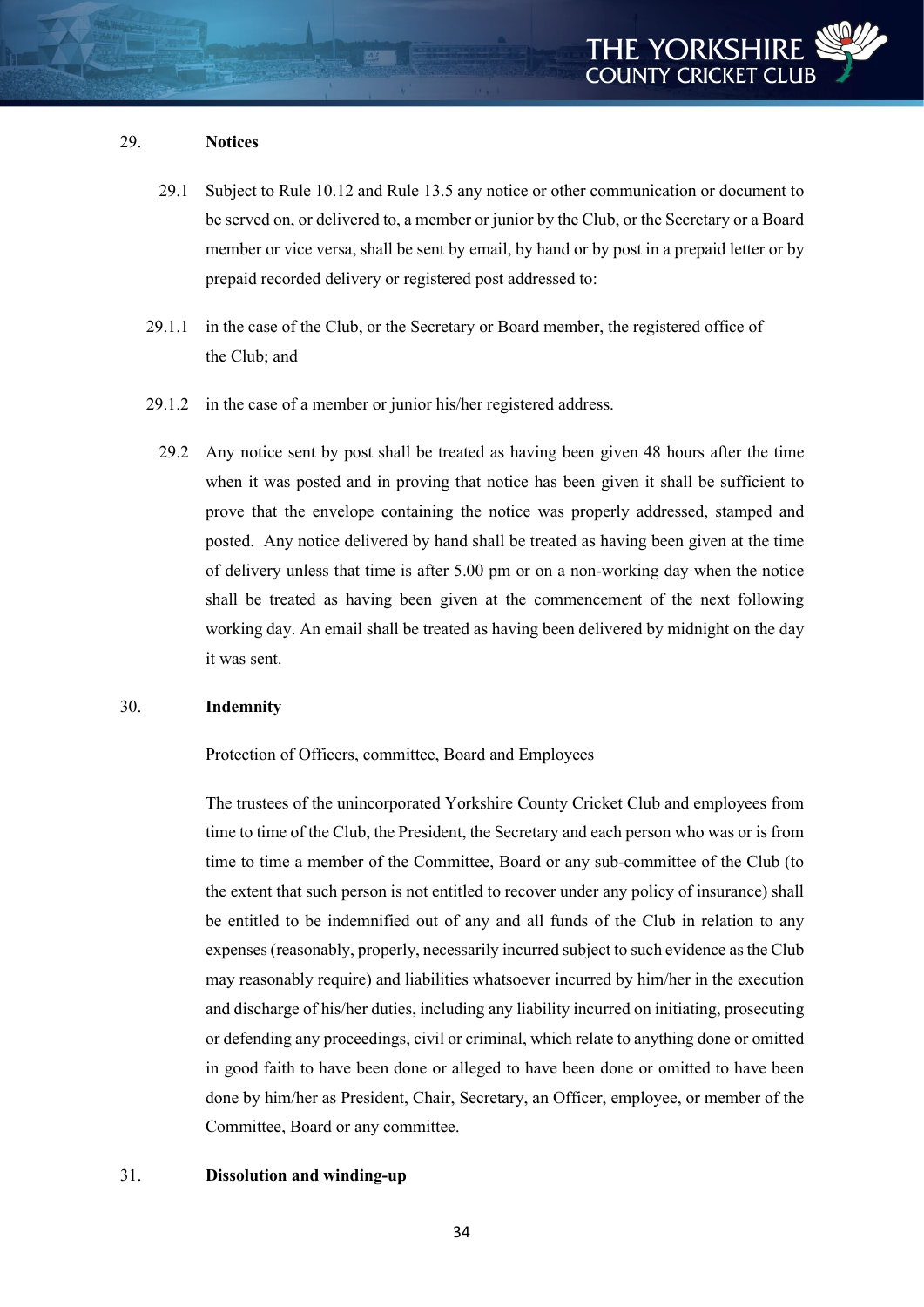31.1 Dissolution to comply with the Acts:

The Club may be dissolved by instrument of dissolution signed by way of consent by not less than three-quarters of the members of the Club only in such manner as shall comply with the Acts.

31.2 Winding-up

The Club may be wound up either compulsorily by an order pursuant to the Insolvency Act 1986 or voluntarily by resolution of the members (either as a members' voluntary winding-up or creditors' voluntary winding-up) pursuant to the Insolvency Act 1986 as if the Club were a company within the meaning of that Act.

- 31.3 Distribution of Net Assets
	- (a) Subject to rule 31.3(b) below, in the event of a dissolution or winding up, the property and assets of the Club will be distributed in accordance with the provisions of the Insolvency Act 1986 as if the Club were a Company within the meaning of that Act.
	- (b) If, in the event of a dissolution or winding up and after the discharge of all liabilities and expenses in accordance with rule 31.3(a) above, there remains a surplus of property and assets of the Club to be distributed, that surplus shall be distributed to the Yorkshire Cricket Foundation, or if the Yorkshire Cricket Foundation has ceased to exist, such other institution with the same or similar objects as the Club as the Board shall determine.

# 32. **Assets, liabilities and indemnities**

- 32.1 The Club shall automatically have vested in it the property of the Club pursuant to Section 3 (5) of the Cooperative and Community Benefit Societies Act 2014 and shall likewise acquire, assume and adopt all other assets, rights and benefits of the Club prior to incorporation (including but not limited to the contracts of employment of staff, contracts with third parties, rights under pension schemes and rights as trustee).
- 32.3 The Club shall pay, discharge and meet (whether out of the property, assets, rights and benefits referred to in Rule 32.1 or otherwise) all liabilities (present, future, contingent or otherwise) whatsoever and wheresoever of the Club prior to such registration whether incurred by or in the name of the Club, the Committee, any sub-committee, (all as defined in the Old Rules), the Board Members, or any member thereof, or the President, Vice-Presidents, Chair, Honorary Treasurer, trustee or trustees or by any person on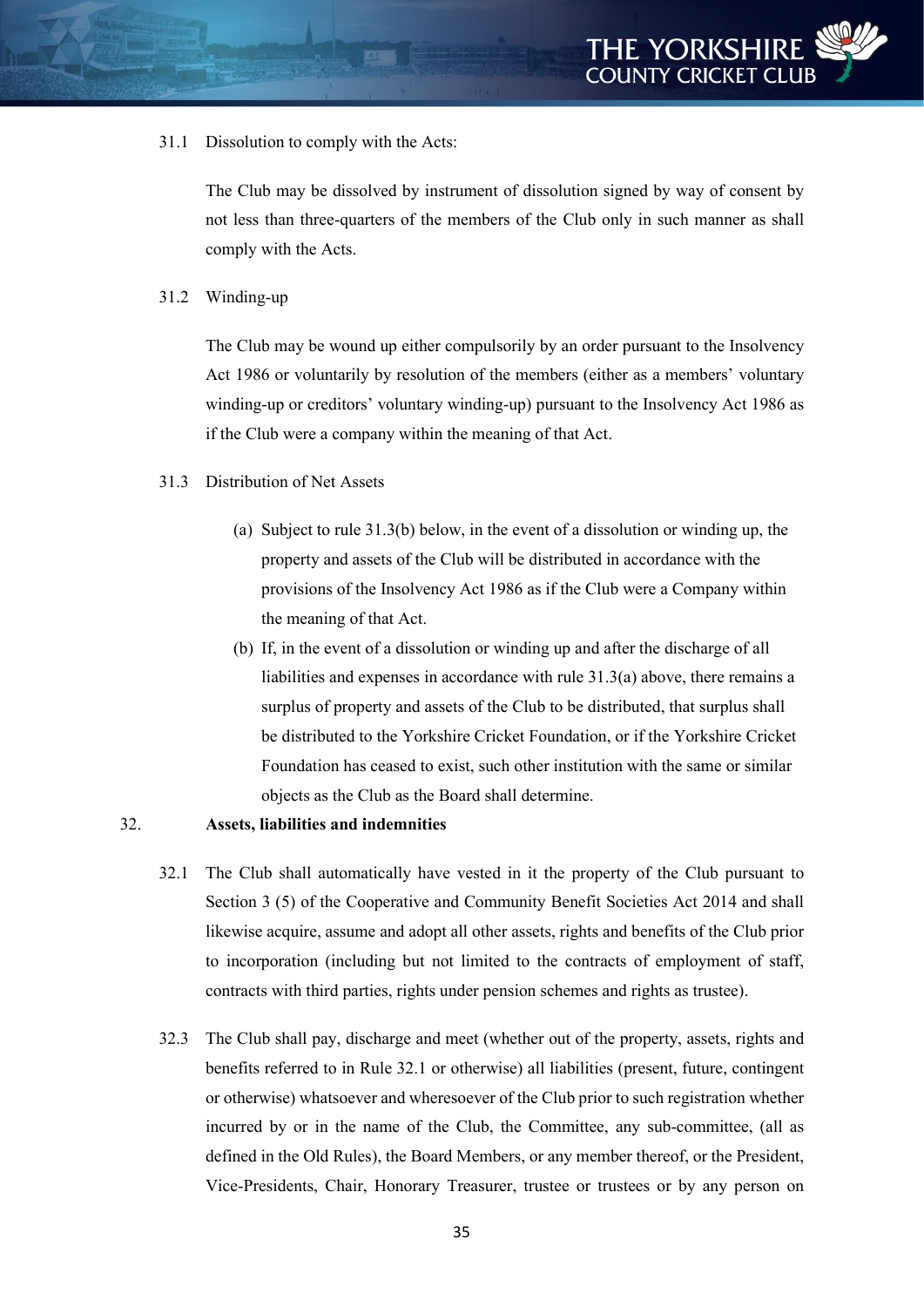behalf of the individual members save for any such liability to the extent not incurred honestly and in good faith or not adopted by the Club (before or after registration) however incurred.

32.3 The members acknowledge that upon registration under the Act the persons mentioned in Rule 32.2 (individually and/or collectively) ceased to have vested in them or to control in the same way such property, assets, rights and benefits as are mentioned in Rule 32.1 for the purposes of meeting the liabilities referred to in Rule 32.2 and accordingly the Club shall on demand indemnify all such persons against all such liabilities and all costs and expenses (in or out of court) relating thereto, and Rule 30 (being substantially in the same form as in the Old Rules) shall apply in relation to the period before registration as it does to the period after registration.

#### 33. **Definitions and interpretation**

In these Rules, except where the context otherwise permits or requires, the following words and expressions shall bear the meanings given to them below:

**"Acts"** means the Cooperative and Communities Benefit Societies Act 2014 and any subsequent Acts governing or otherwise affecting industrial and provident societies;

**"Annual return"** means the annual return which the Club is required to send to the appropriate registrar under the Industrial and Provident Societies Act 1965;

**"Auditors"** means the auditors of the Club for the time being;

**"Board"** means the board of management or other directing body of the Club;

**"Chair"** means the person holding the office of the Chair for the time being pursuant to Rule 18.2;

**"Club"** means The Yorkshire County Cricket Club Limited;

**"Committee"** means the committee of management or other directing body of the Club prior to the 2003 AGM;

"**Deputy Chair**" means the Board member elected as Deputy Chair pursuant to Rule 18.5;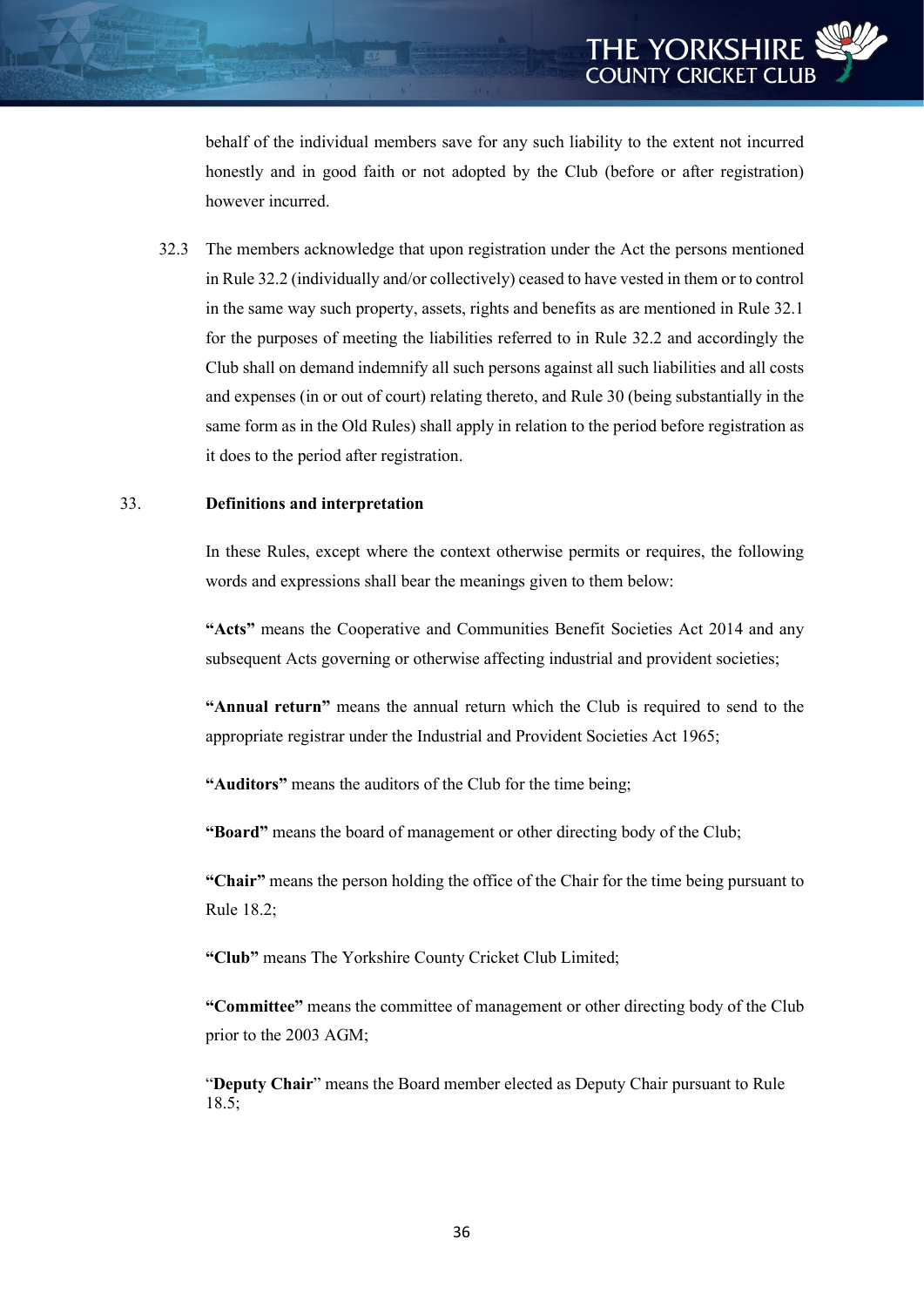**"Election"** means an election to fill the office of President, or Auditor or to membership of the Board or Members' Committee where, in any such case, there is more than one candidate to fill the vacancy;

**"Financial year"** means a period of 12 months ending on 31 December.

**"Ground Regulations"** means any rules made by the Board governing the extent to which and/or the manner in which spectators may have access to and/or use the ground at Headingley or elsewhere;

**"Honorary Life member"** means a member elected as such pursuant to Rule 8.4;

**"Junior"** means a person under the age of 18;

**"Life member"** means a member who has been elected a Life member on contributing such sum as shall be determined by the Board;

**"Member"** means a member of the Club;

**"Members' Committee"** means the members' committee appointed by the Board in accordance with Rule 21.2

**"Nominations Committee"** means the nominations committee appointed by the Board under Rule 19.1;

"**Non-Executive Director**" means a Board member appointed as a Non-Executive Director pursuant to Rules 18.1.1.3 and 18.1.3;

**"Old Rules"** means the Rules of the unincorporated Yorkshire County Cricket Club existing immediately prior to registration under the Acts;

**"Poll"** includes ballot;

**"President"** means the president of the Club for the time being;

**"Registrar"** means the Financial Conduct Authority;

**"Resolution"** includes motion;

**"Rules"** means the Rules of the Club from time to time;